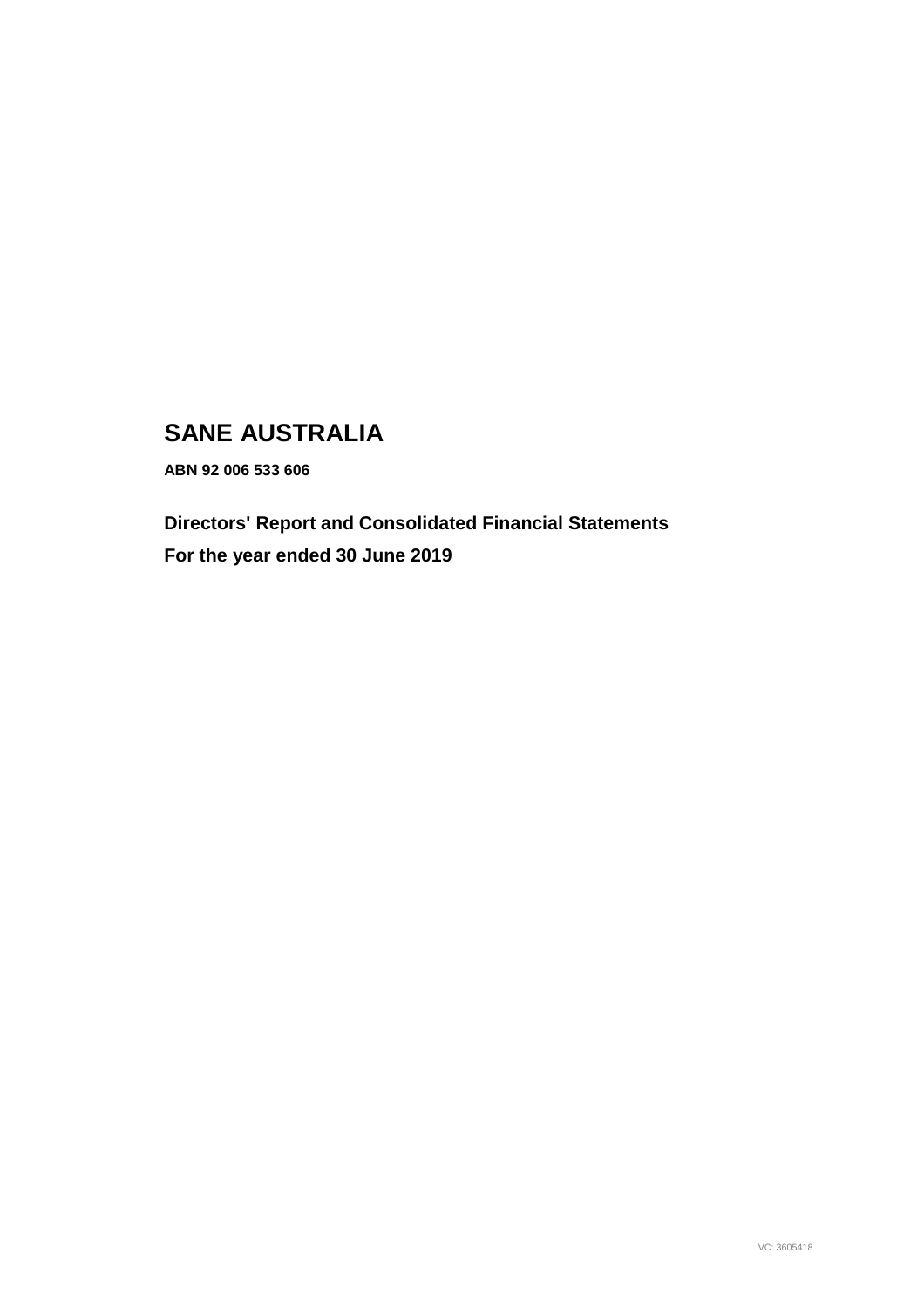# **SANE AUSTRALIA ABN 92 006 533 606**

# **FINANCIAL REPORT FOR THE YEAR ENDED 30 JUNE 2019**

# **TABLE OF CONTENTS**

| Consolidated Statement of Profit and Loss and Other Comprehensive Income  8 |  |
|-----------------------------------------------------------------------------|--|
|                                                                             |  |
|                                                                             |  |
|                                                                             |  |
|                                                                             |  |
|                                                                             |  |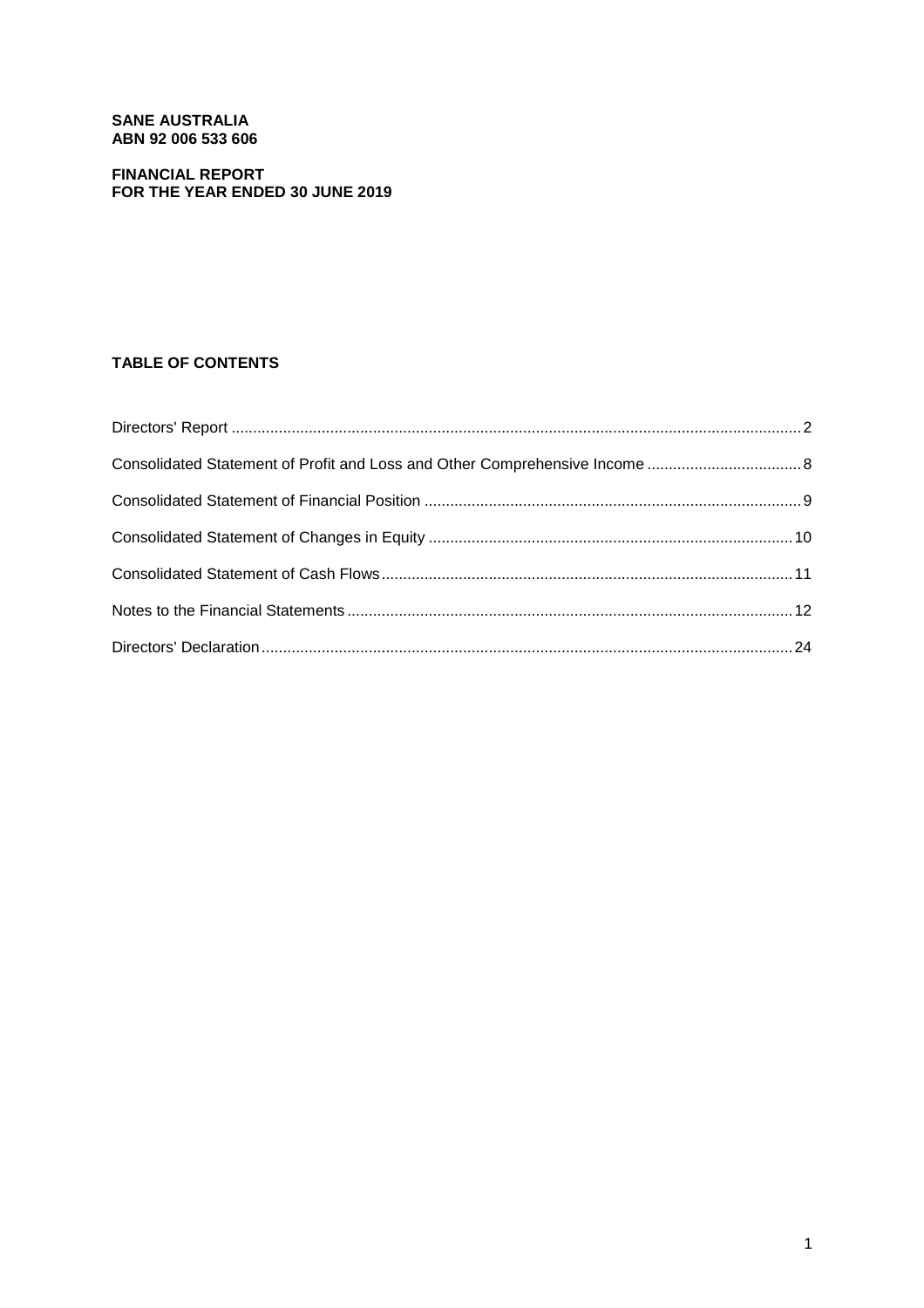# **SANE AUSTRALIA ABN 92 006 533 606 DIRECTORS' REPORT**

The Directors of SANE Australia present their report together with the consolidated Financial Statements for the financial year ended 30 June 2019. The consolidated entity consists of SANE Australia (the Company) and it's controlled entities. Throughout the report the consolidated entity is referred to as the Group.

# **Directors**

The names of each person who has been a Director during the year and to the date of this report are:

Mr Ewan Barron Assoc Prof Elizabeth Dax AM – resigned 4.10.2019 Mr Robert Gerrand Dr Mark Cross Dr Roderick Farmer Ms Heather Gray Ms Kylie Griffin – resigned 26.11.2018 Mr Osher Günsberg Mr John Heath Ms Lucy Myer Ms Margaret O'Donnell AO Mr Cameron Solnordal – appointed 26.11.2018 Ms Suchitra Chari – appointed 26.11.2018

Directors have been in office since the start of the financial year to the date of this report unless otherwise stated.

# **Group Secretary**

The following person held the position of group secretary at the end of the financial year:

### Narelle McKenzie

# **Principal Activities**

The Group's primary objects and activities are to:

- provide information, advice, support and other services to help people affected by mental health illness and their carers deal with the illness and its effects;
- conduct applied research to help those affected by complex mental health issues lead full lives in the community, and to encourage and promote appropriate research conducted by others;
- provide, develop and distribute education resources to, and for the use and benefit of, people affected by complex mental health issues and their carers;
- educate people affected by complex mental health issues, carers, professionals and the general community about mental illness, early warning signs, effective treatments and supports for those affected; and
- work for improved services for and attitudes towards, people affected by complex mental health issues and their carers.

### **Purpose**

# Vision

An Australia where people affected by complex mental health issues live long and fulfilling lives, free from stigma and discrimination.

# Mission

We make a real difference in the lives of people affected by complex mental health issues through support, research and advocacy.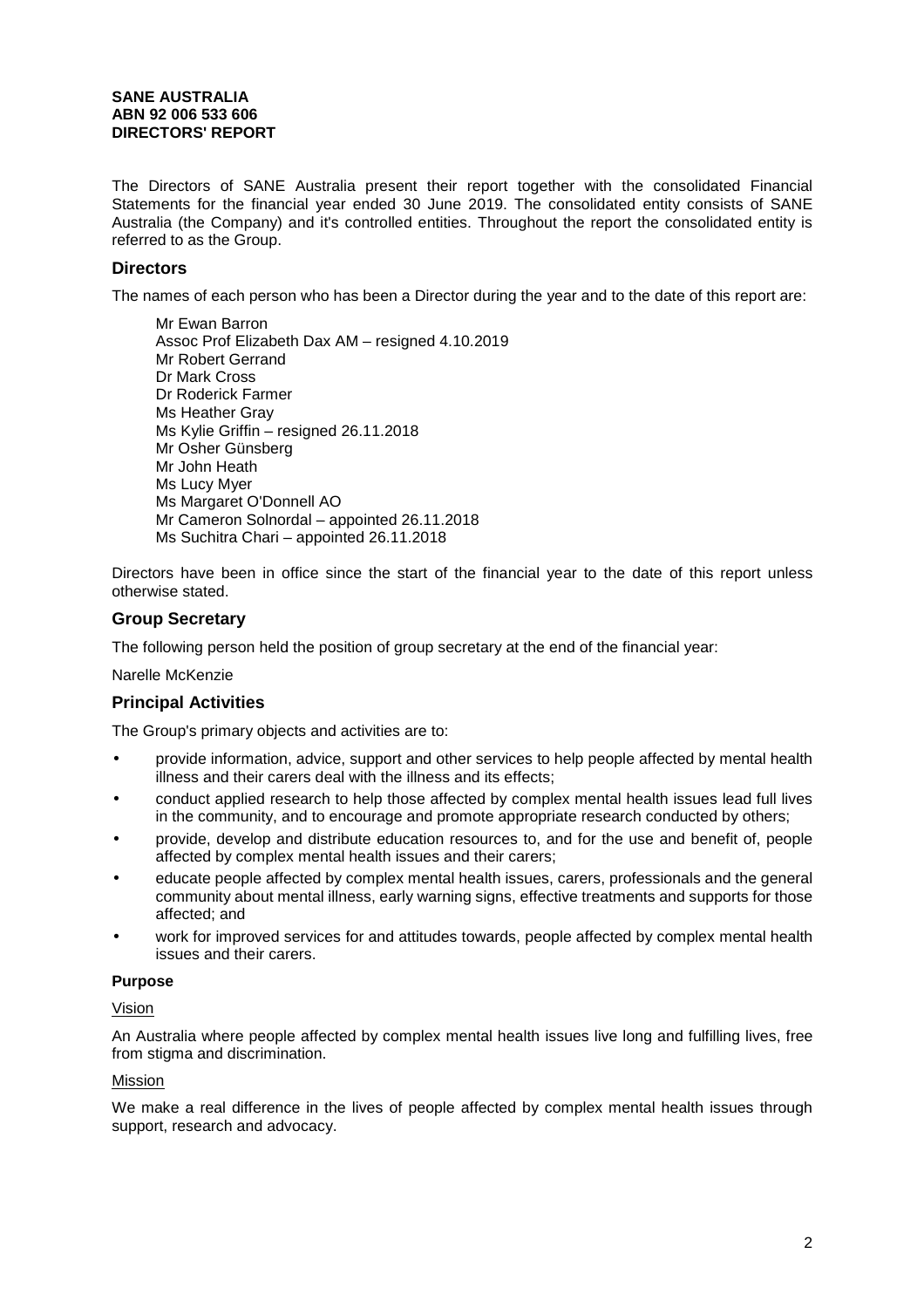# **SANE AUSTRALIA ABN 92 006 533 606 DIRECTORS' REPORT (CONT'D)**

# **Strategies**

SANE's three year goals are:

- **Better Support** 
	- o Help Centre has grown to help 40,000 people a year
	- o SANE Digital Channels provide support to 2 million unique visitors per annum
- **Stronger Connections** 
	- o The Forums have grown to 30,000 members with 100 partner organisations
- Less Discrimination
	- o The National Stigma Report Card is established
	- o SANE's National Stigma Reduction campaign has launched and reduced stigma towards complex mental health issues
- **Longer Lives** 
	- o Comprehensive suicide prevention programs in place to secure a substantial specified reduction in the rate of suicide
	- o A national commitment to reducing the life expectancy gap for people with complex mental illness by 5 years over a 10-year period

### **Key performance measures**

The Group measures its own performance through the use of both qualitative and quantitative evaluation. These metrics are used by the Board to assess the financial sustainability of the Group, and whether the Group's short and long-term objectives are being met.

# **Operating Results**

The consolidated net current year deficit the Group for the year ended 30 June 2019 amounted to \$165,149 (2018 surplus: \$5,013,354). The current year deficit includes non-cash items such as depreciation and the amortisation of the right to occupy building intangible from the acquisition of The Dax Centre. The prior year profit also includes a discount on acquisition of \$5,206,111 arising from the acquisition of The Dax Centre. A reconciliation of the net (deficit)/surplus of the Group and the Company to the underlying operating results are provided in the table below.

|                                           | Group       |             | Company       |             |
|-------------------------------------------|-------------|-------------|---------------|-------------|
|                                           | 2019        | 2018        | 2019          | 2018        |
|                                           | \$          | \$          | \$            | \$          |
| Revenue                                   | 6,441,015   | 4,607,762   | 6,209,888     | 4,553,065   |
| Expenditure                               | (6,606,164) | (4,800,519) | (6, 295, 316) | (4,657,475) |
| Discount on acquisition of The Dax Centre |             | 5,206,111   |               |             |
| Surplus/(Deficit) after income tax        | (165, 149)  | 5,013,354   | (85, 428)     | (104, 410)  |
| Non-cash items                            |             |             |               |             |
| Discount on acquisition of The Dax Centre |             | (5,206,111) |               |             |
| Amortisation of right to occupy building  | 142,220     | 35,580      |               |             |
| Depreciation                              | 58,124      | 22,885      | 36,091        | 17,356      |
| <b>Operating result</b>                   | 35,195      | (134, 292)  | (49,337)      | (87, 054)   |

The current year deficit doesn't include the realised gain on the sale of investments providing proceeds of \$200,745. The realised gain on investments has been recognised in the Statement of Changes in Equity as the investments are classified at Fair Value through Other Comprehensive Income in accordance with AASB 9 Financial Instruments. The proceeds from the sale of investments were used to fund the strategy of the Company.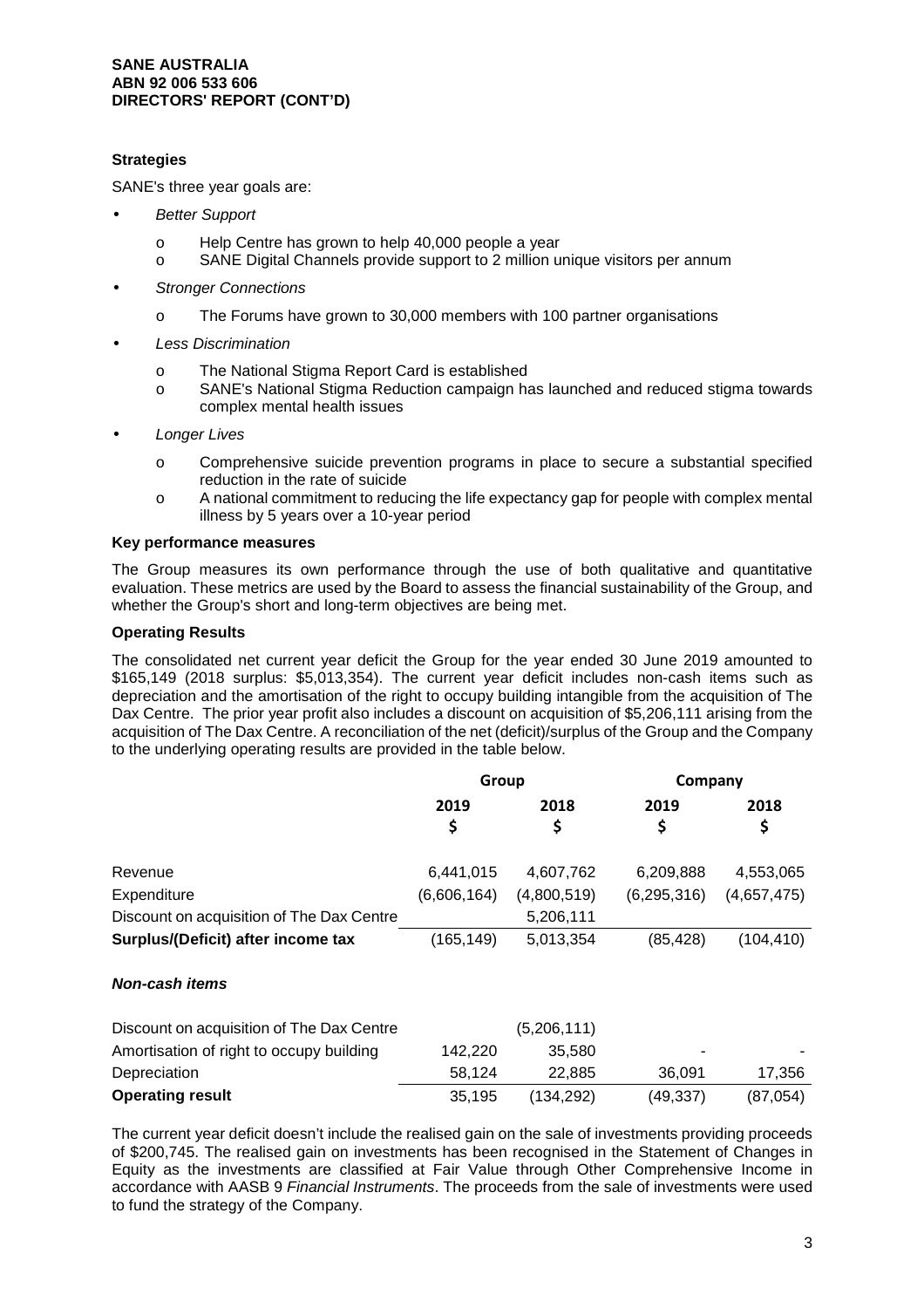# **Significant Changes in State of Affairs**

There were no significant changes to the state of affairs for the Group during the financial year.

#### **After Balance Date Events**

No matters or circumstances have arisen since the end of the financial year which significantly affected or may significantly affect the operation of the Group, the results of those operations, or the state of the affairs of the Group's in future financial years.

# **Future Developments**

The Group expects to maintain the present status and level of operations and hence there are no likely developments in the Group's operations.

# **Environmental Issues**

The Group's operations are not regulated by any significant environmental regulation under a law of the Commonwealth or of a state or territory.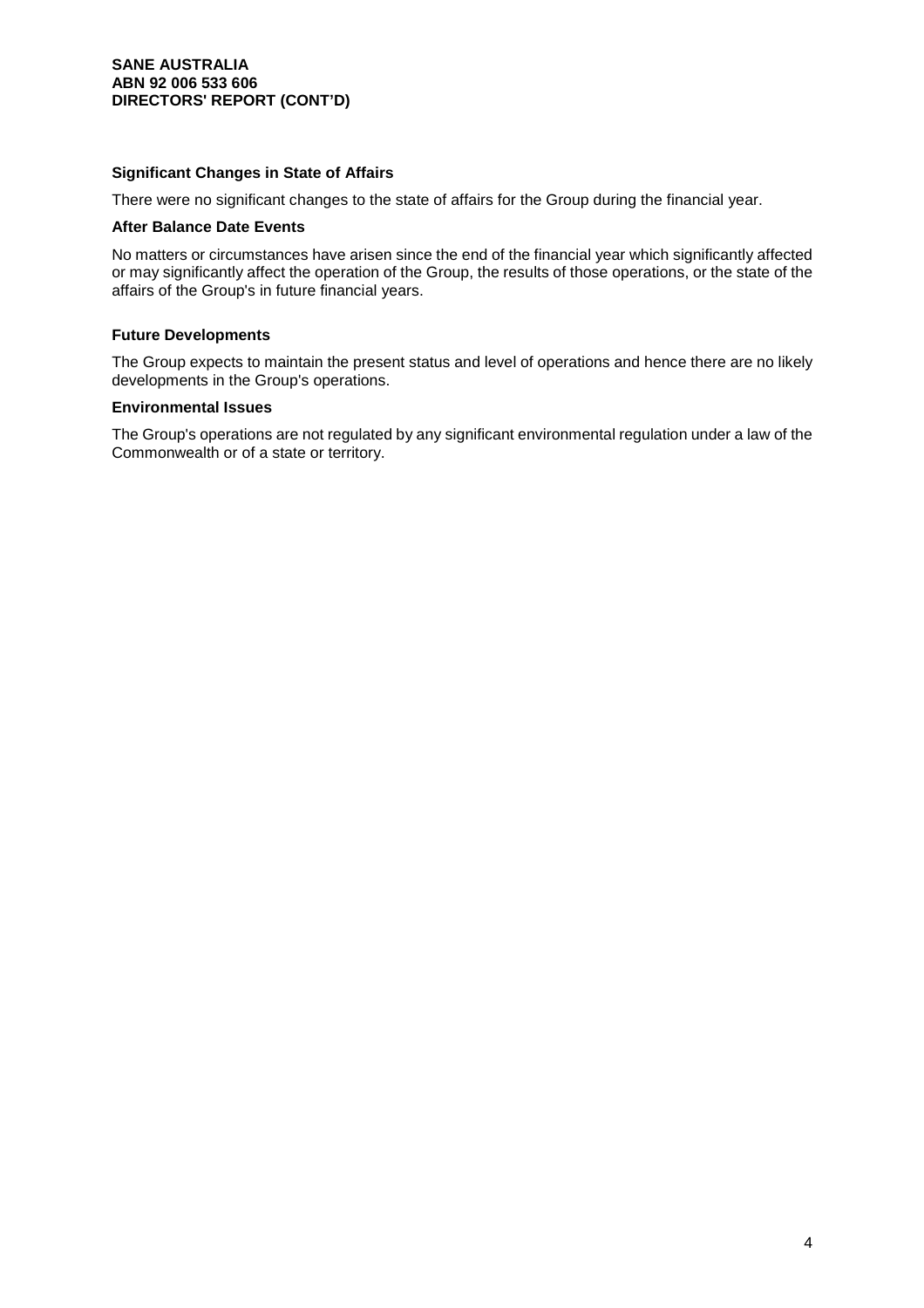# **SANE AUSTRALIA ABN 92 006 533 606 DIRECTORS' REPORT (CONT'D)**

# **Information on Directors**

| Chair:                                                                                                                                                                                                          | Margaret O'Donnell AO, FAICD B Social Studies<br>(B Soc Stud) Uni of QLD<br>Director, Breast Cancer Trials<br>Director, Board of Refugee and Immigration<br>Legal Service                                                   |
|-----------------------------------------------------------------------------------------------------------------------------------------------------------------------------------------------------------------|-----------------------------------------------------------------------------------------------------------------------------------------------------------------------------------------------------------------------------|
| <b>Honorary Treasurer:</b>                                                                                                                                                                                      | Mr Ewan Barron<br>BA (Hons), CA<br>Partner, PwC<br>Audit & Risk Committee Lead, PwC                                                                                                                                         |
| <b>Other Board Members:</b>                                                                                                                                                                                     |                                                                                                                                                                                                                             |
| Dr Mark Cross MBChB, MRCPsych (UK),<br><b>FRANZCP</b><br>Consultant Psychiatrist, Northside Group, Sydney                                                                                                       | Dr Roderick Farmer BA/BSc (Hons), PhD<br>Engineering, Masters (Sociology)<br>Digital Expert Associate Partner, McKinsey &<br>Company                                                                                        |
| Ms Lucy Myer B.Comm<br>Partner Success Manager, SEEK<br>Member of Sidney Myer Fund, Education<br>Committee<br>Former member the Myer Foundation, Youth Mental<br><b>Health Committee</b>                        | Ms Heather Gray BA (Hons) LLB (Hons) Partner,<br>Hall & Wilcox<br>Director, Mother's Day Classic Foundation                                                                                                                 |
| Mr Osher Günsberg<br>Presenter, Ten Network Holdings<br>Host/Producer, The Osher Günsberg Podcast                                                                                                               | Ms Kylie Griffin Dip Comm.<br>Welfare Mental health worker<br>Resigned: 26 November 2018                                                                                                                                    |
| Mr John Heath BA (Hons) LLB<br>Chief Executive Officer, SANE Australia<br>Chair, Drogmi Health Institute                                                                                                        | Associate Professor Elizabeth Dax, AM;<br>MD, BS; PhD; GIACD<br>Director, Women's Health Victoria Inc.<br>Director, Accountability Round Table Ltd.<br>Chair, Cunningham Dax Collection Pty Ltd<br>Resigned: 4 October 2019 |
| Mr Robert Gerrand, BA, FAMI, FAICD<br>Director, Cunningham Dax Collection Pty Ltd<br>Director, Melbourne Primary Care Network Ltd<br>Chair, Director Nexus, Australian Institute of<br><b>Company Directors</b> | Suchitra Chari<br><b>Accredited Mental Health Social Worker</b><br>Member, Australian Association of Social<br>Workers<br>Coach and mentor at Enfold Health Trust,<br>Bengaluru, India                                      |
| <b>Cameron Solnordal</b><br>Peer Ambassador, SANE Australia<br>Champion for the rebuilding of the Mental Health<br>and Suicide Prevention Charter                                                               |                                                                                                                                                                                                                             |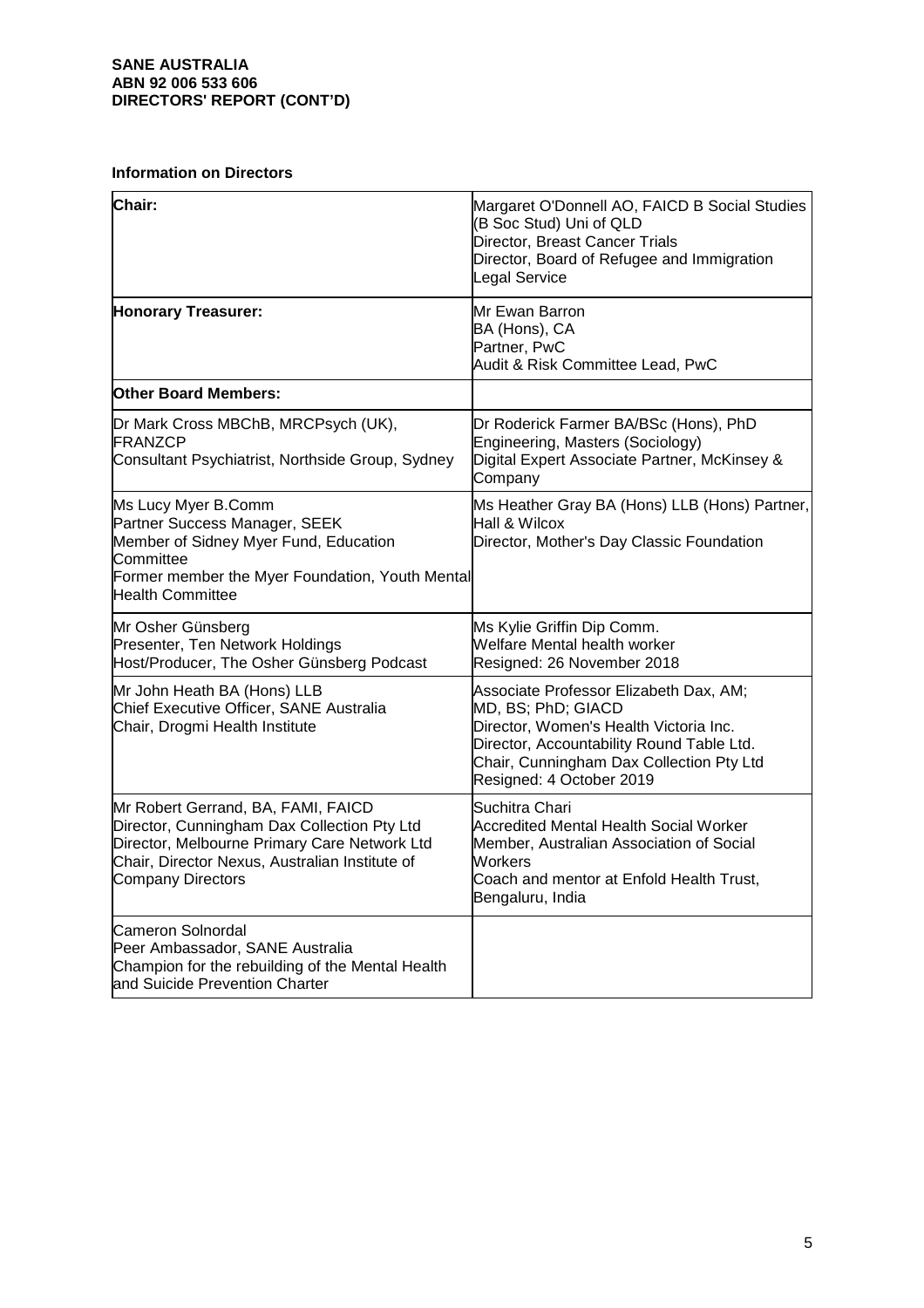# **SANE AUSTRALIA ABN 92 006 533 606 DIRECTORS' REPORT (CONT'D)**

### **Meetings of Directors**

|                                                          | <b>Directors' Meetings</b>             |                           | <b>Risk Management</b><br>and Audit<br><b>Committee</b><br><b>Meetings</b> |                           | Governance and<br><b>Nominations</b><br><b>Committee</b><br><b>Meetings</b> |                           |
|----------------------------------------------------------|----------------------------------------|---------------------------|----------------------------------------------------------------------------|---------------------------|-----------------------------------------------------------------------------|---------------------------|
|                                                          | <b>Number</b><br>eligible<br>to attend | <b>Number</b><br>attended | <b>Number</b><br>eligible<br>to attend                                     | <b>Number</b><br>attended | <b>Number</b><br>eligible<br>to attend                                      | <b>Number</b><br>attended |
| Mr Mark Cross                                            | 5                                      | 4                         |                                                                            |                           |                                                                             |                           |
| Dr Rod Farmer                                            | 5                                      | 3                         |                                                                            |                           |                                                                             |                           |
| Mr Ewan Barron                                           | 5                                      | 5                         |                                                                            |                           |                                                                             |                           |
| Ms Kylie Griffin (Resigned<br>26/11/18)                  | 3                                      | $\overline{2}$            |                                                                            |                           |                                                                             |                           |
| Ms Heather Gray                                          | 5                                      | 5                         |                                                                            |                           | 3                                                                           | 3                         |
| Mr Osher Gunsberg                                        | 5                                      | 4                         |                                                                            |                           |                                                                             |                           |
| Mr John Heath                                            | 5                                      | 4                         |                                                                            | 3                         | 3                                                                           | 3                         |
| Ms Lucy Myer                                             | 5                                      | 3                         | 4                                                                          | 3                         |                                                                             |                           |
| Ms Margaret O'Donnell AO                                 | $\overline{5}$                         | 5                         |                                                                            |                           | 3                                                                           | $\overline{2}$            |
| <b>Assoc Prof Elizabeth Dax</b><br>AM (Resigned 4/10/19) | 5                                      | 4                         |                                                                            |                           |                                                                             |                           |
| Mr Rob Gerrand                                           | 5                                      | 5                         |                                                                            |                           | з                                                                           | 3                         |
| Mr Cameron Solnordal<br>(Appointed 26/11/18)             | 3                                      | 3                         |                                                                            |                           |                                                                             |                           |
| Ms Suchitra Chari<br>(Appointed 26/11/18)                | 3                                      | 3                         |                                                                            |                           |                                                                             |                           |

During the financial year, five (5) meetings of Directors were held, in addition to four (4) meetings of the Risk Management and Audit Committee, and three (3) meetings of the Governance and Nominations Committee.

# **Indemnifying Officers**

The Company is incorporated under the Corporations Act 2001 and is a company limited by quarantee. If the Company is wound up, the constitution states that each member is required to contribute a maximum of \$100 each towards meeting any outstanding obligations of the entity. At 30 June 2019 the number of members was 12 (2018: 11).

The Group's Constitution provides indemnity for each officer of the Group ('officer' being a Director, Secretary, Treasurer or employee and includes a former officer) out of the assets of the Group to the relevant extent against any liability incurred by the officer in or arising out of the conduct of the business of the Group or in or arising out of the discharge of the duties of the officer unless the liability was incurred by the officer through his or her own dishonesty, negligence, lack of good faith or breach of duty.

During the period under review, the Group has paid a premium for an insurance policy for the benefit of those officers. In accordance with common commercial practice, the insurance policy prohibits disclosure of the nature of the liability and the amount of the premium.

### **Proceedings on Behalf of Group**

No person has applied for leave of Court to bring proceedings on behalf of the Group or intervene in any proceedings to which the Group is a party for the purpose of taking responsibility on behalf of the Group for all or any part of those proceedings. The Group was not a party to any such proceedings during the year.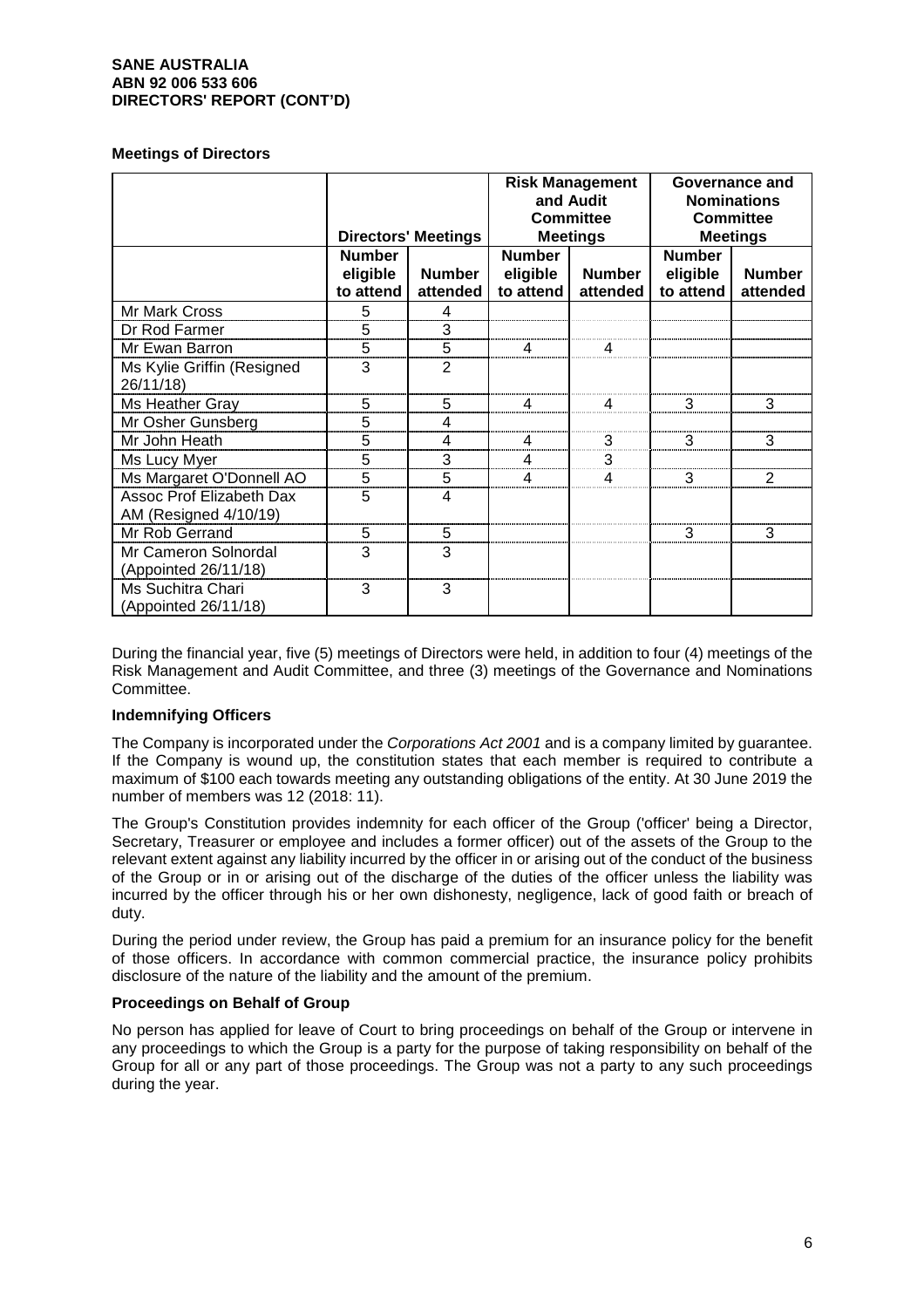# **SANE AUSTRALIA** ABN 92 006 533 606 DIRECTORS' REPORT (CONT'D)

# Auditor's Independence Declaration

A copy of the auditor's declaration in relation to the audit for the financial year is provided with this report.

Signed in accordance with the resolution of the Board of Directors

Director:

Ewan Barron, Honorary Treasurer

Director: John Heath, Chief Executive Officer

Dated this 4th day of November 2019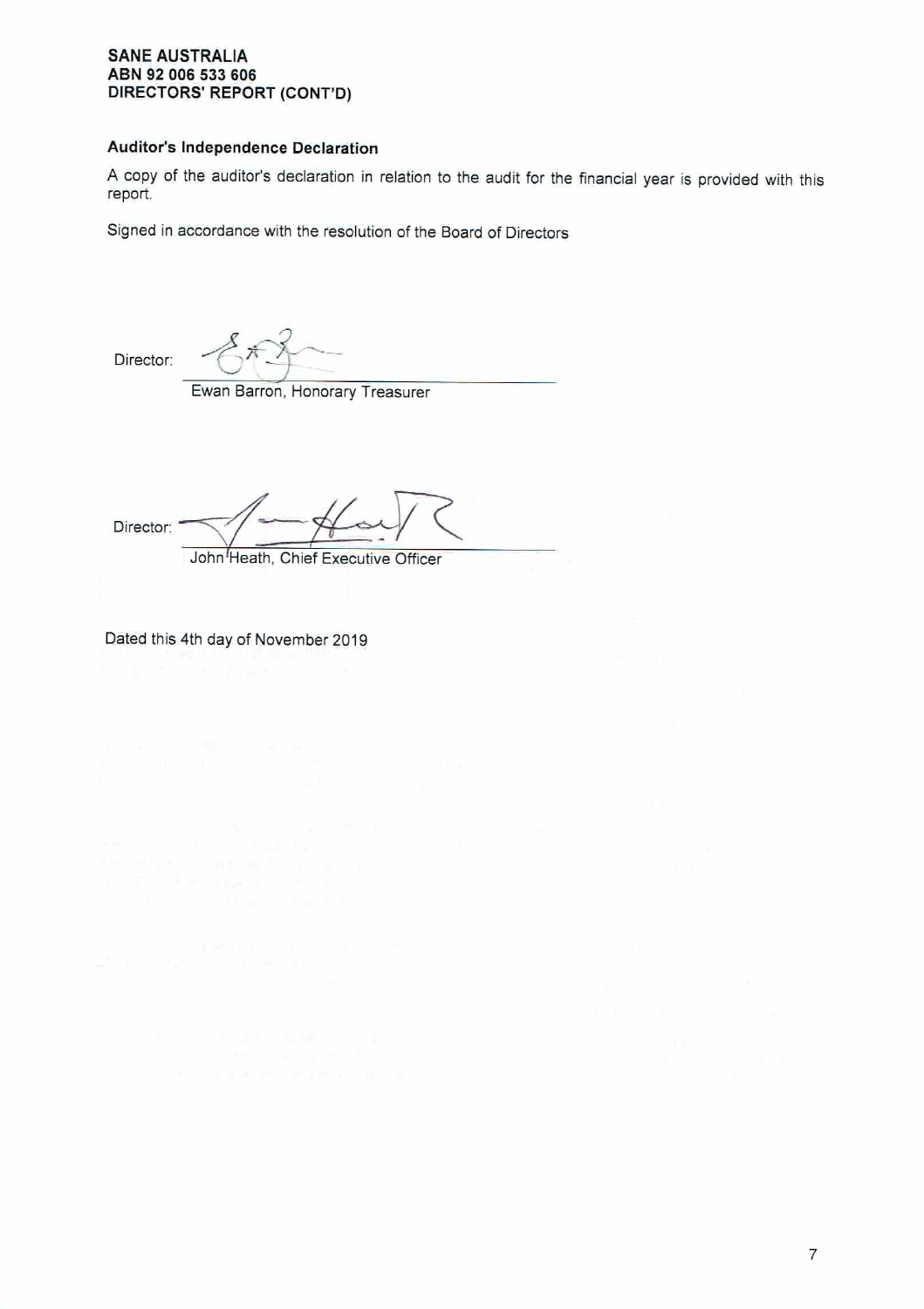# **SANE AUSTRALIA ABN 92 006 533 606 CONSOLIDATED STATEMENT OF PROFIT AND LOSS AND OTHER COMPREHENSIVE INCOME FOR THE YEAR ENDED 30 JUNE 2019**

|                                                                                                         |                | Group       |            |                             | Company     |
|---------------------------------------------------------------------------------------------------------|----------------|-------------|------------|-----------------------------|-------------|
|                                                                                                         | <b>Note</b>    | 2019<br>\$  | 2018<br>\$ | 2019<br>\$                  | 2018<br>\$  |
| Revenue                                                                                                 | $\overline{2}$ | 6,441,015   | 4,607,762  | 6,209,888                   | 4,553,065   |
| Personnel costs                                                                                         |                | (3,675,024) |            | $(2,671,938)$ $(3,324,561)$ | (2,622,230) |
| Community awareness and program<br>expenses                                                             |                | (1,761,899) |            | $(1,290,836)$ $(2,197,568)$ | (1,290,836) |
| Fundraising                                                                                             |                | (93, 435)   | (111, 574) | (93, 435)                   | (111, 574)  |
| Auditor's remuneration                                                                                  | 12             | (29,000)    | (28,000)   | (29,000)                    | (22,000)    |
| Depreciation                                                                                            |                | (58, 124)   | (22, 885)  | (36,091)                    | (17, 356)   |
| Office operational                                                                                      |                | (846, 462)  | (639, 706) | (614, 661)                  | (593, 479)  |
| Discount on acquisition of The Dax<br>Centre                                                            | 15             |             | 5,206,111  |                             |             |
| Amortisation of right to occupy building<br>intangible                                                  | 8              | (142, 220)  | (35,580)   |                             |             |
| (Deficit)/Surplus Before Income Tax                                                                     |                | (165, 149)  | 5,013,354  | (85, 428)                   | (104, 410)  |
| Income tax expense                                                                                      |                |             |            |                             |             |
| Net (Deficit)/Surplus after income<br>tax                                                               |                | (165, 149)  | 5,013,354  | (85, 428)                   | (104, 410)  |
| <b>Other Comprehensive Income</b>                                                                       |                |             |            |                             |             |
| Items that will not be reclassified<br>subsequently to profit and loss                                  |                |             |            |                             |             |
| Gain/(loss) on revaluation of equity<br>instruments at fair value through other<br>comprehensive income |                | (2, 224)    | 79,526     | (2, 224)                    | 79,526      |
| Other Comprehensive Income/(Loss)<br>for the Year                                                       |                | (2, 224)    | 79,526     | (2, 224)                    | 79,526      |
| <b>Total Comprehensive Income/</b><br>(Loss) for the Year                                               |                | (167, 373)  | 5,092,880  | (87, 652)                   | (24, 884)   |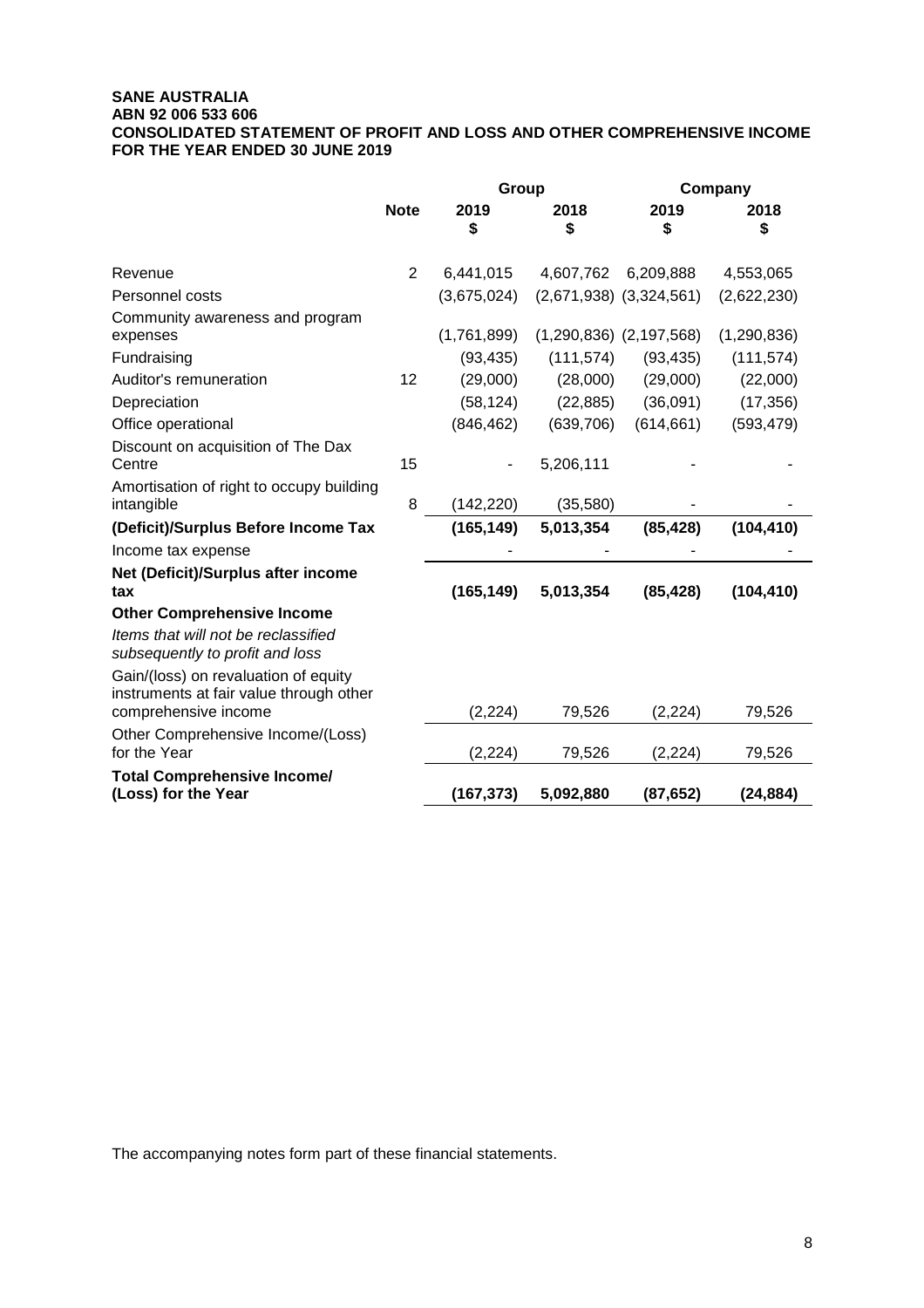# **SANE AUSTRALIA ABN 92 006 533 606 CONSOLIDATED STATEMENT OF FINANCIAL POSITION AS AT 30 JUNE 2019**

|                                      | <b>Note</b>    |            | Group<br>Company |            |            |
|--------------------------------------|----------------|------------|------------------|------------|------------|
|                                      |                | 2019<br>\$ | 2018<br>\$       | 2019<br>\$ | 2018<br>\$ |
| <b>ASSETS</b>                        |                |            |                  |            |            |
| <b>CURRENT ASSETS</b>                |                |            |                  |            |            |
| Cash and cash equivalents            | 3              | 2,881,894  | 1,638,051        | 2,796,600  | 1,592,327  |
| Trade and other receivables          | 4              | 159,584    | 202,886          | 124,862    | 200,866    |
| Other assets                         | 5              | 32,094     | 23,640           | 32,094     | 23,640     |
| <b>TOTAL CURRENT ASSETS</b>          |                | 3,073,572  | 1,864,577        | 2,953,556  | 1,816,833  |
| <b>NON - CURRENT ASSETS</b>          |                |            |                  |            |            |
| <b>Financial assets</b>              | 6              | 1,742,765  | 1,873,538        | 1,742,765  | 1,873,538  |
| Property, plant & equipment          | $\overline{7}$ | 164,366    | 170,940          | 129,793    | 114,335    |
| Other assets                         | 5              | 32,565     | 27,907           | 32,565     | 32,565     |
| Intangible assets                    | 8              | 4,963,735  | 5,027,563        | 78,392     |            |
| <b>TOTAL NON-CURRENT ASSETS</b>      |                | 6,903,431  | 7,099,948        | 1,983,515  | 2,020,438  |
| <b>TOTAL ASSETS</b>                  |                | 9,977,003  | 8,964,525        | 4,937,071  | 3,837,271  |
| <b>LIABILITIES</b>                   |                |            |                  |            |            |
| <b>CURRENT LIABILITIES</b>           |                |            |                  |            |            |
| Trade and other payables             | 9              | 214,141    | 391,317          | 295,155    | 385,486    |
| Provisions                           | 10             | 155,253    | 241,634          | 130,642    | 238,673    |
| Funds received in advance            | 11             | 2,475,559  | 1,051,592        | 2,417,269  | 1,051,592  |
| <b>TOTAL CURRENT LIABILITIES</b>     |                | 2,844,953  | 1,684,543        | 2,843,066  | 1,675,751  |
| <b>NON-CURRENT LIABILITIES</b>       |                |            |                  |            |            |
| Provisions                           | 10             | 43,244     | 23,803           | 43,244     | 23,107     |
| <b>TOTAL NON-CURRENT LIABILITIES</b> |                | 43,244     | 23,803           | 43,244     | 23,107     |
| <b>TOTAL LIABILITIES</b>             |                | 2,888,197  | 1,708,346        | 2,886,310  | 1,698,858  |
| <b>NET ASSETS</b>                    |                | 7,088,806  | 7,256,179        | 2,050,761  | 2,138,413  |
| <b>EQUITY</b>                        |                |            |                  |            |            |
| Retained earnings                    |                | 5,303,096  | 5,267,500        | 265,051    | 149,734    |
| Investment fluctuation reserve       |                | 35,710     | 238,679          | 35,710     | 238,679    |
| Endowment fund                       |                | 1,750,000  | 1,750,000        | 1,750,000  | 1,750,000  |
| <b>TOTAL EQUITY</b>                  |                | 7,088,806  | 7,256,179        | 2,050,761  | 2,138,413  |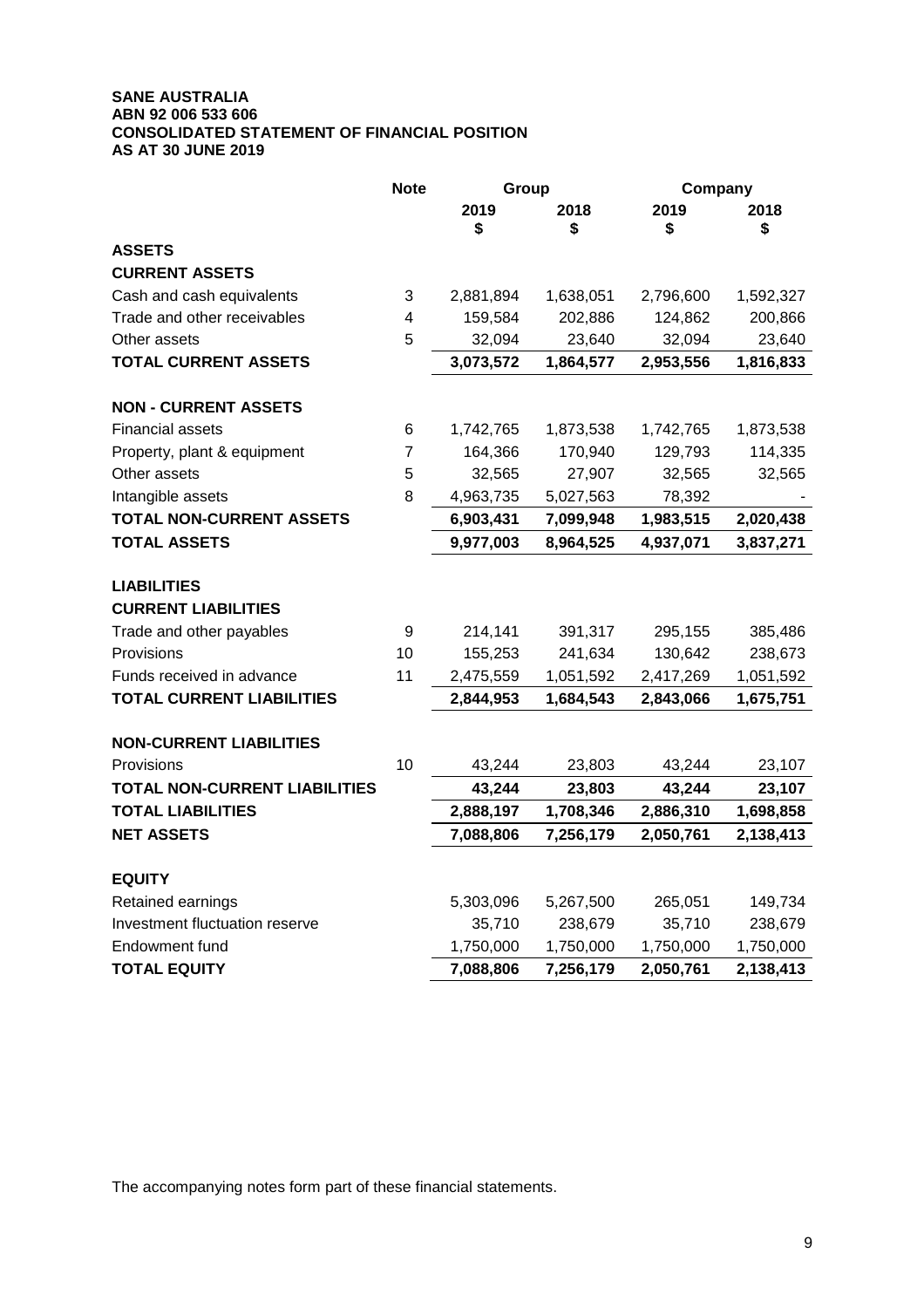# **SANE AUSTRALIA ABN 92 006 533 606 STATEMENT OF CHANGES IN EQUITY FOR THE YEAR ENDED 30 JUNE 2019**

| <b>CONSOLIDATED</b>                                    | <b>Retained</b><br><b>Earnings</b><br>æ. | <b>Investment</b><br><b>Fluctuation</b><br><b>Reserve</b><br>S | <b>Endowment</b><br><b>Fund</b><br>S | Total<br>S |
|--------------------------------------------------------|------------------------------------------|----------------------------------------------------------------|--------------------------------------|------------|
| Balance at 30 June 2017                                | 254,146                                  | 159,153                                                        | 1,750,000                            | 2,163,299  |
| Surplus                                                | 5,013,354                                |                                                                |                                      | 5,013,354  |
| Items that can't be reclassified to profit<br>and loss |                                          |                                                                |                                      |            |
| Gain on revaluation of investments                     |                                          | 79,526                                                         |                                      | 79,526     |
| Total comprehensive income                             | 5,013,354                                | 79,526                                                         |                                      | 5,092,880  |
| Balance at 30 June 2018                                | 5,267,500                                | 238,679                                                        | 1,750,000                            | 7,256,179  |
| Deficit                                                | (165, 149)                               |                                                                |                                      | (165, 149) |
| Items that can't be reclassified to profit<br>and loss |                                          |                                                                |                                      |            |
| Loss on revaluation of investments                     |                                          | (2,224)                                                        |                                      | (2,224)    |
| Total comprehensive income                             | (165,149)                                | (2,224)                                                        |                                      | (167, 373) |
| Realised gain on sale of investments                   | 200,745                                  | (200,745)                                                      |                                      |            |
| Balance at 30 June 2019                                | 5,303,096                                | 35,710                                                         | 1,750,000                            | 7,088,806  |

| <b>COMPANY</b>                                         | <b>Retained</b><br><b>Earnings</b> | <b>Investment</b><br><b>Fluctuation</b><br><b>Reserve</b><br>5 | <b>Endowment</b><br><b>Fund</b> | Total      |
|--------------------------------------------------------|------------------------------------|----------------------------------------------------------------|---------------------------------|------------|
| Balance at 30 June 2017                                | 254,144                            | 159,153                                                        | 1,750,000                       | 2,163,297  |
| Deficit                                                | (104, 410)                         |                                                                |                                 | (104, 410) |
| Items that can't be reclassified to profit<br>and loss |                                    |                                                                |                                 |            |
| Gain on revaluation of investments                     |                                    | 79,526                                                         |                                 | 79,526     |
| Total comprehensive income                             | (104, 410)                         | 79,526                                                         |                                 | (24,884)   |
| Balance at 30 June 2018                                | 149,734                            | 238,679                                                        | 1,750,000                       | 2,138,413  |
| Deficit                                                | (85, 428)                          |                                                                |                                 | (85, 428)  |
| Items that can't be reclassified to profit<br>and loss |                                    |                                                                |                                 |            |
| Loss on revaluation of investments                     |                                    | (2,224)                                                        |                                 | (2,224)    |
| Total comprehensive income                             | (85,428)                           | (2,224)                                                        |                                 | (87, 652)  |
| Realised gain on sale of investments                   | 200,745                            | (200,745)                                                      |                                 |            |
| <b>Balance at 30 June 2019</b>                         | 265,051                            | 35,710                                                         | 1,750,000                       | 2,050,761  |

(i) The investment fluctuation reserve comprises the cumulative net change in the fair value of the financial assets classified as Fair Value through Other Comprehensive Income until the assets are derecognised or impaired.

(ii) The amount relating to the acquisition of The Dax Centre represents the difference between the cost paid of \$nil by SANE Australia and the fair value of the net assets acquired in The Dax Centre.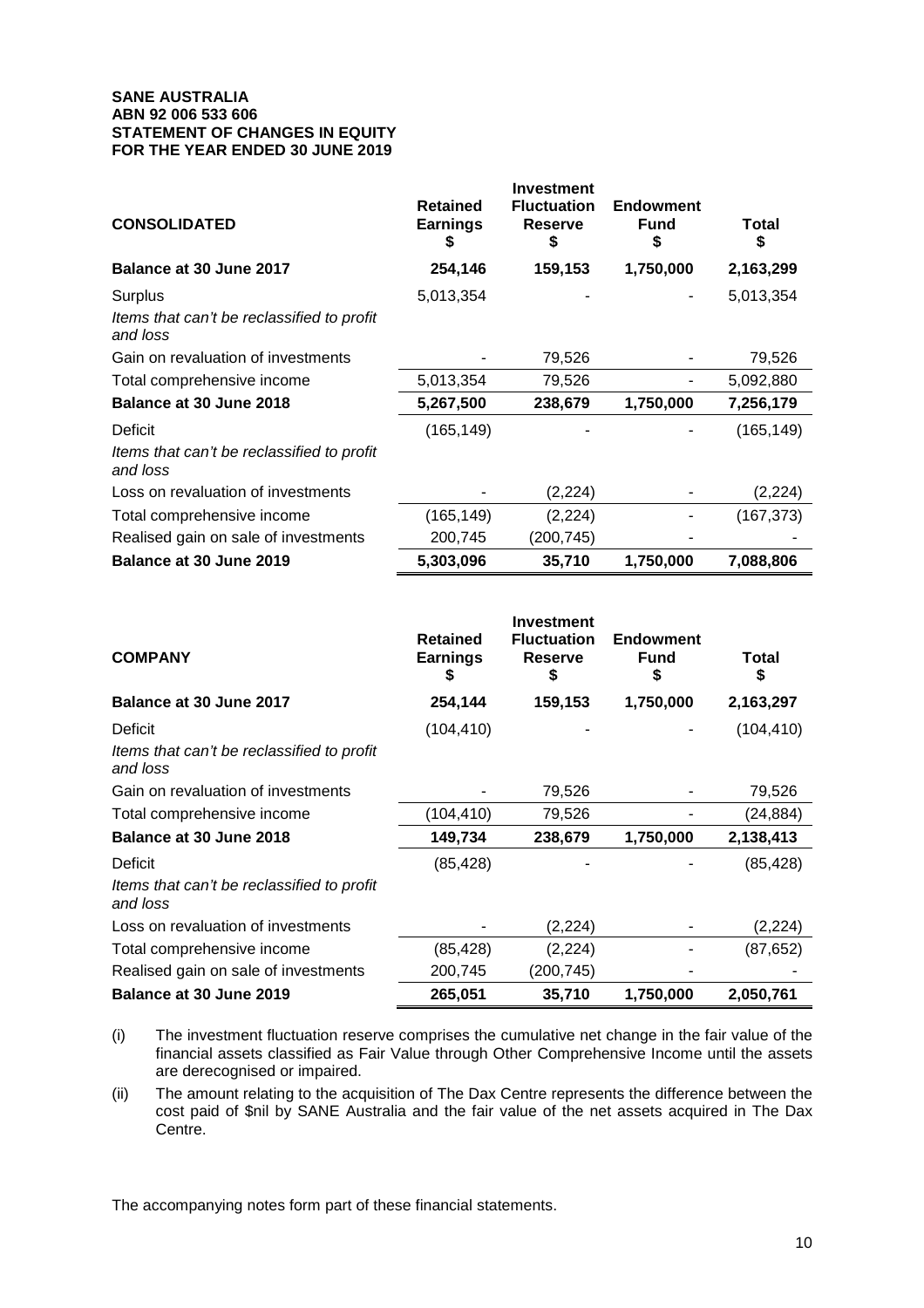# **ABN 92 006 533 606 CONSOLIDATED STATEMENT OF CASH FLOWS FOR THE YEAR ENDED 30 JUNE 2019**

|                                                        | <b>Note</b> | Group       |             |             | Company     |  |
|--------------------------------------------------------|-------------|-------------|-------------|-------------|-------------|--|
|                                                        |             | 2019<br>\$  | 2018<br>S   | 2019<br>\$  | 2018<br>\$  |  |
| <b>CASH FLOWS FROM OPERATING</b><br><b>ACTIVITIES</b>  |             |             |             |             |             |  |
| Government grants                                      |             | 4,570,069   | 3,527,123   | 4,550,558   | 3,362,000   |  |
| Donations, Bequests and Grants                         |             | 2,411,263   | 1,833,515   | 2,380,081   | 1,833,515   |  |
| Interest and dividends                                 |             | 47,171      | 51,921      | 47,149      | 51,612      |  |
| Other Income                                           |             | 278,363     | 103,933     | 150,724     | 103,933     |  |
|                                                        |             | 7,306,866   | 5,516,492   | 7,128,512   | 5,351,060   |  |
| Payments to employees and suppliers                    |             | (6,061,630) | (4,503,045) | (5,922,846) | (4,204,028) |  |
| Net cash provided by operating<br>activities           |             | 1,245,236   | 1,013,447   | 1,205,666   | 1,147,032   |  |
| <b>CASH FLOWS FROM INVESTING</b><br><b>ACTIVITIES</b>  |             |             |             |             |             |  |
| Proceeds from sale of financial assets                 |             | 1,720,607   | ۰           | 1,720,607   |             |  |
| Purchase of financials assets                          |             | (1,592,058) |             | (1,592,058) |             |  |
| Purchases of plant and equipment                       |             | (51, 550)   | (11, 885)   | (51, 550)   | (11, 885)   |  |
| Purchase of intangibles                                |             | (78, 392)   |             | (78, 392)   |             |  |
| Net cash provided by/(used) in<br>investing activities |             | (1, 393)    | (11, 885)   | (1, 393)    | (11, 885)   |  |
| <b>CASH FLOWS FROM FINANCING</b><br><b>ACTIVITIES</b>  |             |             |             |             |             |  |
| Net cash provided by financing<br>activities           |             |             |             |             |             |  |
| Net Increase in cash held                              |             | 1,243,843   | 1,001,562   | 1,204,273   | 1,135,147   |  |
| Cash at beginning of the year                          |             | 1,638,051   | 636,489     | 1,592,327   | 457,180     |  |
| Cash at end of the year                                | 3           | 2,881,894   | 1,638,051   | 2,796,600   | 1,592,327   |  |
|                                                        |             |             |             |             |             |  |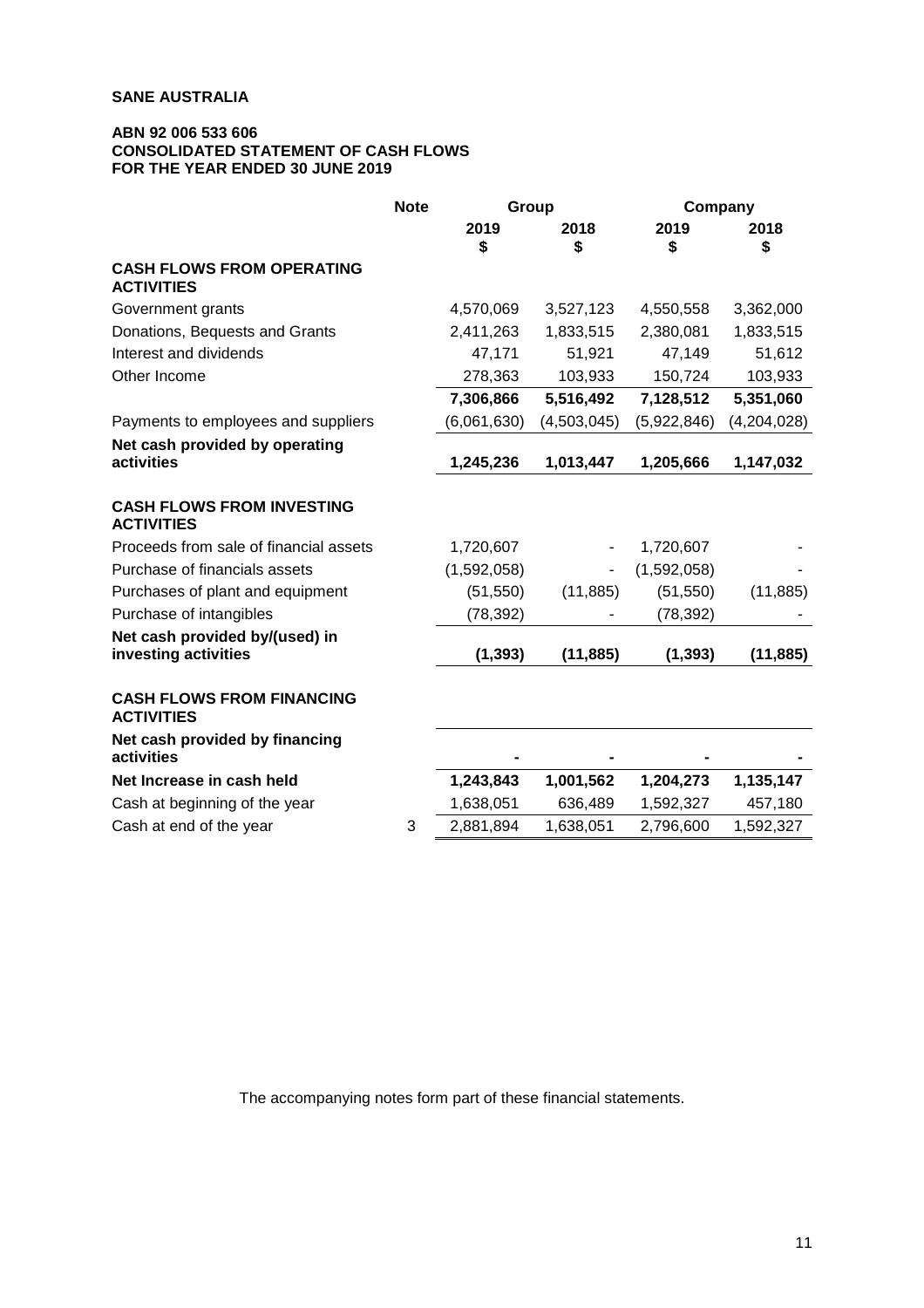The financial statements cover SANE Australia, the parent Company, and its acquired entity The Dax Centre (together referred to as the 'Group'). Both entities are incorporated and domiciled in Australia. SANE Australia and its acquired entity are both companies limited by guarantee.

The financial statements were authorised for issue on 24 October 2019 by the directors of the Group.

# **NOTE 1: SUMMARY OF SIGNIFICANT ACCOUNTING POLICIES**

### **a. Basis of Preparation**

This reduced disclosure financial report that has been prepared for the sole purpose of complying with the Australian Charities and Not-For-Profits Commission ('ACNC') Act 2012 requirements to prepare and distribute an audited financial report to the members and must not be used for any other purpose.

The Group is a not for profit entity for financial reporting purposes under Australian Accounting Standards.

The financial statements have been prepared in accordance with the mandatory Australian Accounting Standards applicable to entities reporting under the ACNC and the significant accounting policies disclosed below, which the directors have determined are appropriate to meet the needs of members. Such accounting policies are consistent with those of previous periods unless stated otherwise.

The financial statements, except for the cash flow information, have been prepared on an accruals basis and are based on historical costs unless otherwise stated in the notes. Material accounting policies adopted in the preparation of these financial statements are presented below and have been consistently applied unless stated otherwise. These financial statements are presented in Australian dollars, which is the Group's functional currency. The amounts presented have been rounded to the nearest dollar.

# **b. New or amended Accounting Standards**

The company has adopted all of the new or amended Accounting Standards and Interpretations issued by the Australian Accounting Standards Board ('AASB') that are mandatory for the current reporting period.

The adoption of these Accounting Standards and Interpretations did not have any significant impact on the financial performance or position of the company.

The following Accounting Standards and Interpretations are most relevant to the company:

### AASB 9 Financial Instruments

The company has adopted AASB 9 from 1 July 2018. The standard introduced new classification and measurement models for financial assets. A financial asset shall be measured at amortised cost if it is held within a business model whose objective is to hold assets in order to collect contractual cash flows which arise on specified dates and that are solely principal and interest. A debt investment shall be measured at fair value through other comprehensive income if it is held within a business model whose objective is to both hold assets in order to collect contractual cash flows which arise on specified dates that are solely principal and interest as well as selling the asset on the basis of its fair value. All other financial assets are classified and measured at fair value through profit or loss unless the entity makes an irrevocable election on initial recognition to present gains and losses on equity instruments (that are not held-for-trading or contingent consideration recognised in a business combination) in other comprehensive income ('OCI'). Despite these requirements, a financial asset may be irrevocably designated as measured at fair value through profit or loss to reduce the effect of, or eliminate, an accounting mismatch. For financial liabilities designated at fair value through profit or loss, the standard requires the portion of the change in fair value that relates to the entity's own credit risk to be presented in OCI (unless it would create an accounting mismatch).

New impairment requirements use an 'expected credit loss' ('ECL') model to recognise an allowance. Impairment is measured using a 12-month ECL method unless the credit risk on a financial instrument has increased significantly since initial recognition in which case the lifetime ECL method is adopted. For receivables, a simplified approach to measuring expected credit losses using a lifetime expected loss allowance is available.

There was no financial impact on adoption of AASB 9.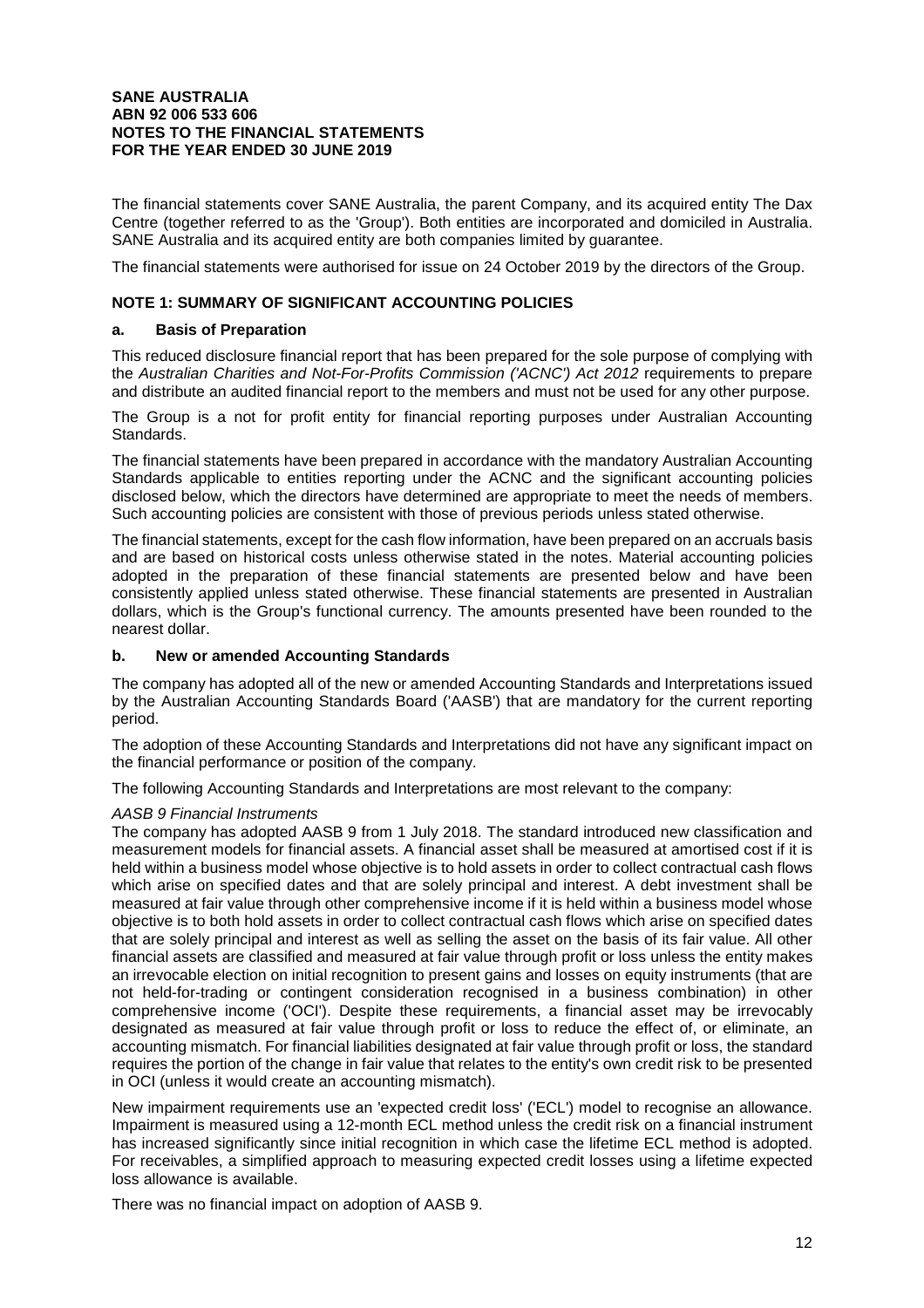# **NOTE 1: SUMMARY OF SIGNIFICANT ACCOUNTING POLICIES (CONT'D)**

#### **Accounting Policies**

# **a. Revenue**

Grant revenue is recognised in the statement of profit or loss and other comprehensive income when the entity obtains control of the grant and it is probable that the economic benefits gained from the grant will flow to the entity and the amount of the grant can be measured reliably.

When grant revenue is received whereby the entity incurs an obligation to deliver economic value directly back to the contributor, this is considered a reciprocal transaction and the grant revenue is recognised in the state of financial position as a liability until the service has been delivered to the contributor, otherwise the grant is recognised as income on receipt.

The Group receives non-reciprocal contributions of assets from the government and other parties for zero or a nominal value. These assets are recognised at fair value on the date of acquisition in the statement of financial position, with a corresponding amount of income recognised in profit or loss.

Donations and bequests are recognised as revenue when received.

Interest revenue is recognised as it accrues using the effective interest method, which for floating rate financial assets is the rate inherent in the instrument.

Dividend revenue is recognised when the right to receive a dividend has been established.

Revenue from the rendering of a service is recognised upon the delivery of the service to the customers.

All revenue is stated net of the amount of goods and services tax (GST)

### **b. Plant and Equipment**

Plant and equipment are measured on the cost basis less depreciation and any impairment losses.

The carrying amount of plant and equipment is reviewed annually by directors to ensure it is not in excess of the recoverable amount from these assets. The recoverable amount is assessed on the basis of the expected net cash flows that will be received from the assets' employment and subsequent disposal. The expected net cash flows have been discounted to their present values in determining recoverable amounts.

In the event the carrying amount of plant and equipment is greater than the recoverable amount, the carrying amount is written down immediately to the estimated recoverable amount. A formal assessment of recoverable amount is made when impairment indicators are present (refer to Note 1 (e) for details of impairment).

Plant and equipment that have been contributed at no cost, or for nominal cost, are recognised at the fair value of the asset at the date it is acquired.

### **Depreciation**

The depreciable amount of all fixed assets including buildings and capitalised lease assets, but excluding freehold land, is depreciated on a straight-line basis over the asset's useful life to the entity commencing from the time the asset is held ready for use. Leasehold improvements are depreciated over the shorter of either the unexpired period of the lease or the estimated useful lives of the improvements.

The depreciation rates used for each class of depreciable assets are:

| <b>Class of Fixed Asset</b> | <b>Depreciation Rate</b> |
|-----------------------------|--------------------------|
| Plant and equipment         | 10-25%                   |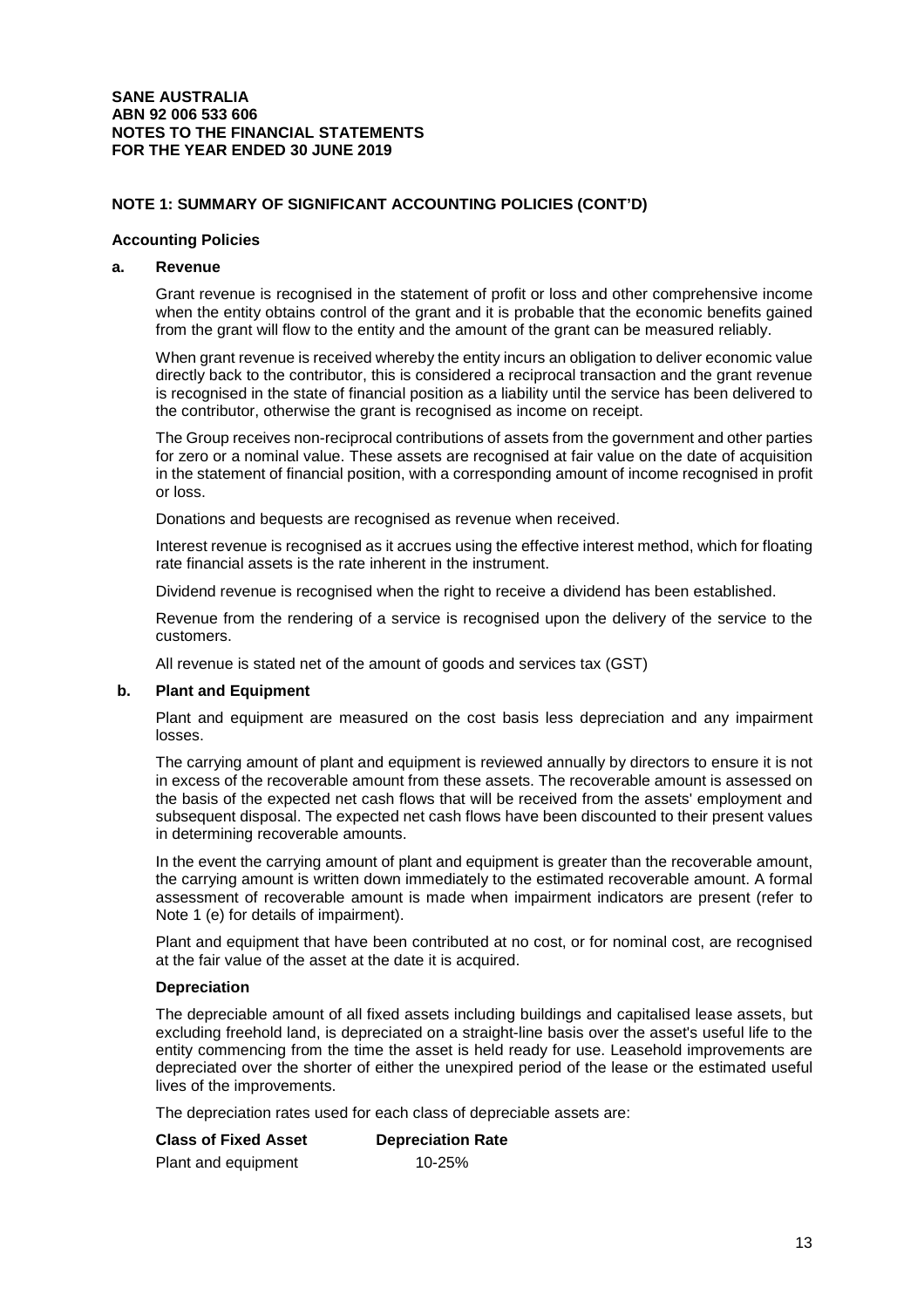### **Accounting Policies (Cont'd)**

# **b. Plant and Equipment (Cont'd)**

The assets residual values and useful lives are reviewed, and adjusted if appropriate, at the end of each reporting period.

An asset's carrying amount is written down immediately to its recoverable amount if the asset's carrying amount is greater than its estimated recoverable amount.

Gains and losses on disposals are determined by comparing proceeds with the carrying amount. These gains or losses are recognised in profit or loss in the period in which they arise.

#### **c. Leases**

Lease payments for operating leases where substantially all the risks and benefits remain with the lessor, are charged as expenses on a straight-line basis over the lease term.

#### **d. Investments and Other Financial Assets**

Investments and other financial assets are initially measured at fair value. Transaction costs are included as part of the initial measurement, except for financial assets at fair value through profit or loss. Such assets are subsequently measured at either amortised cost or fair value depending on their classification. Classification is determined based on both the business model within which such assets are held and the contractual cash flow characteristics of the financial asset unless, an accounting mismatch is being avoided.

Financial assets are derecognised when the rights to receive cash flows have expired or have been transferred and the consolidated entity has transferred substantially all the risks and rewards of ownership. When there is no reasonable expectation of recovering part or all of a financial asset, its carrying value is written off.

#### **Financial assets at fair value through profit or loss**

Financial assets not measured at amortised cost or at fair value through other comprehensive income are classified as financial assets at fair value through profit or loss. Typically, such financial assets will be either: (i) held for trading, where they are acquired for the purpose of selling in the short-term with an intention of making a profit, or a derivative; or (ii) designated as such upon initial recognition where permitted. Fair value movements are recognised in profit or loss.

#### **Financial assets at fair value through other comprehensive income**

Financial assets at fair value through other comprehensive income include equity investments which the consolidated entity intends to hold for the foreseeable future and has irrevocably elected to classify them as such upon initial recognition.

#### **Impairment of financial assets**

The consolidated entity recognises a loss allowance for expected credit losses on financial assets which are either measured at amortised cost or fair value through other comprehensive income. The measurement of the loss allowance depends upon the consolidated entity's assessment at the end of each reporting period as to whether the financial instrument's credit risk has increased significantly since initial recognition, based on reasonable and supportable information that is available, without undue cost or effort to obtain.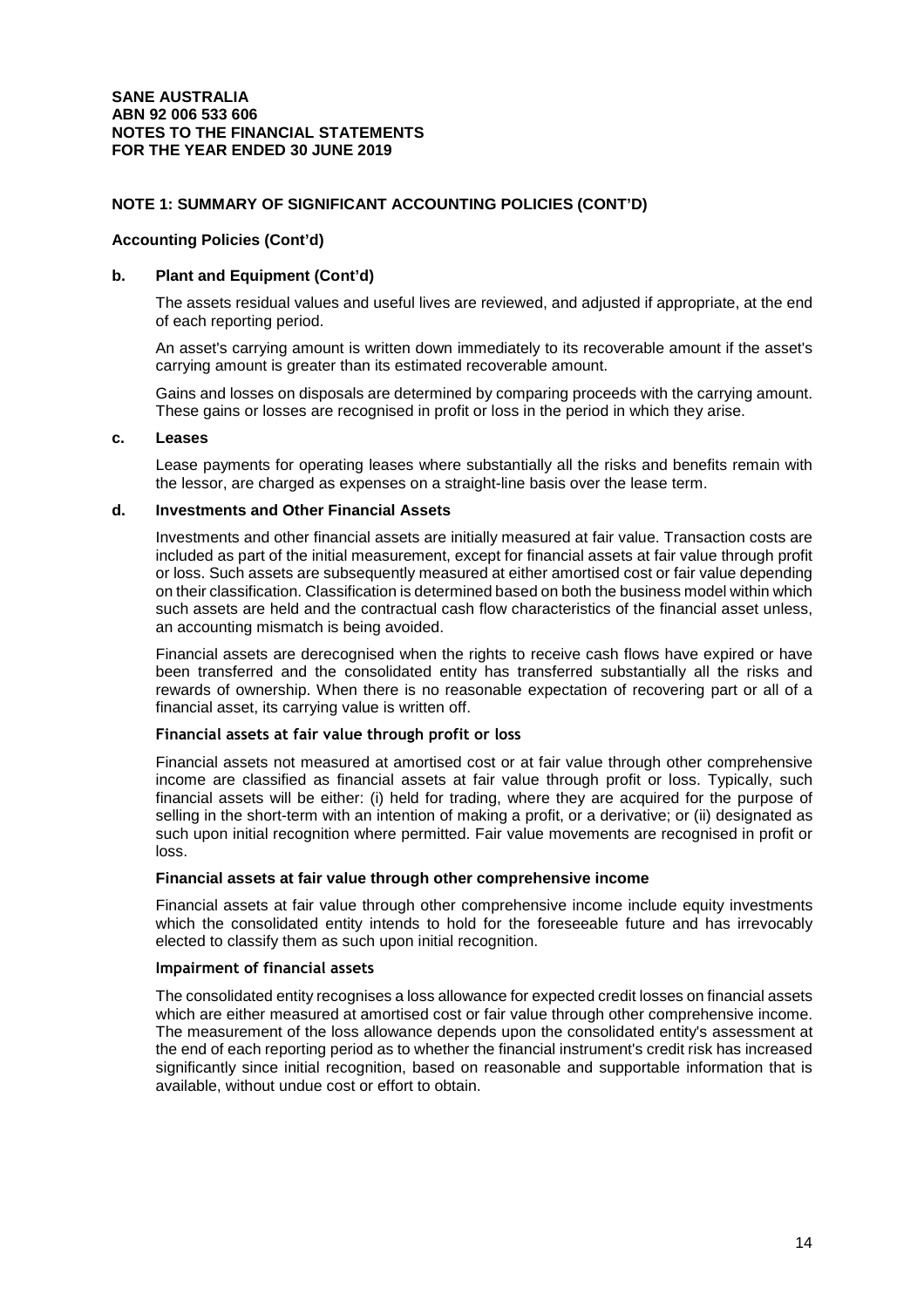### **Accounting Policies (Cont'd)**

#### **d. Investments and Other Financial Assets (Cont'd)**

Where there has not been a significant increase in exposure to credit risk since initial recognition, a 12-month expected credit loss allowance is estimated. This represents a portion of the asset's lifetime expected credit losses that is attributable to a default event that is possible within the next 12 months. Where a financial asset has become credit impaired or where it is determined that credit risk has increased significantly, the loss allowance is based on the asset's lifetime expected credit losses. The amount of expected credit loss recognised is measured on the basis of the probability weighted present value of anticipated cash shortfalls over the life of the instrument discounted at the original effective interest rate.

For financial assets measured at fair value through other comprehensive income, the loss allowance is recognised within other comprehensive income. In all other cases, the loss allowance is recognised in profit or loss.

The consolidated entity has applied the simplified approach to measuring expected credit losses, which uses a lifetime expected loss allowance. To measure the expected credit losses, trade receivables have been grouped based on days overdue.

Other receivables are recognised at amortised cost, less any allowance for expected credit losses.

#### **e. Impairment of Assets**

At the end of each reporting period, the entity reviews the carrying values of its tangible and intangible assets to determine whether there is any indication that those assets have been impaired. If such an indication exists, the recoverable amount of the asset, being the higher of the asset's fair value less cost to sell and value in use, is compared to the asset's carrying value. Any excess of the asset's carrying value over its recoverable amount is recognised in profit or loss.

Where the future economic benefits of the asset are not primarily dependent upon the asset's ability to generate net cash inflows and when the entity would, if deprived of the asset, replace its remaining future economic benefits, value in use is determined as the depreciated replacement cost of an asset.

Where it is not possible to estimate the recoverable amount of an assets class, the entity estimates the recoverable amount of the cash-generating unit to which the class of assets belong.

# **f. Employee Benefits**

Provision is made for the Group's liability for employee benefits arising from services rendered by employees to the end of the reporting period. Employee provisions that are expected to be settled within one year have been measured at the amounts expected to be paid when the liability is settled. Employee provisions payable later than one year have been measured at the present value of the estimated future cash outflows to be made for those benefits. In determining the liability, consideration is given to employee wage increases and the probability that the employee may not satisfy vesting requirements. Those cash outflows are discounted using market yields on national government bonds with terms to maturity that match the expected timing of cash flows attributable to employee provisions.

Contributions are made by the entity to an employee superannuation fund and are charged as expenses when incurred.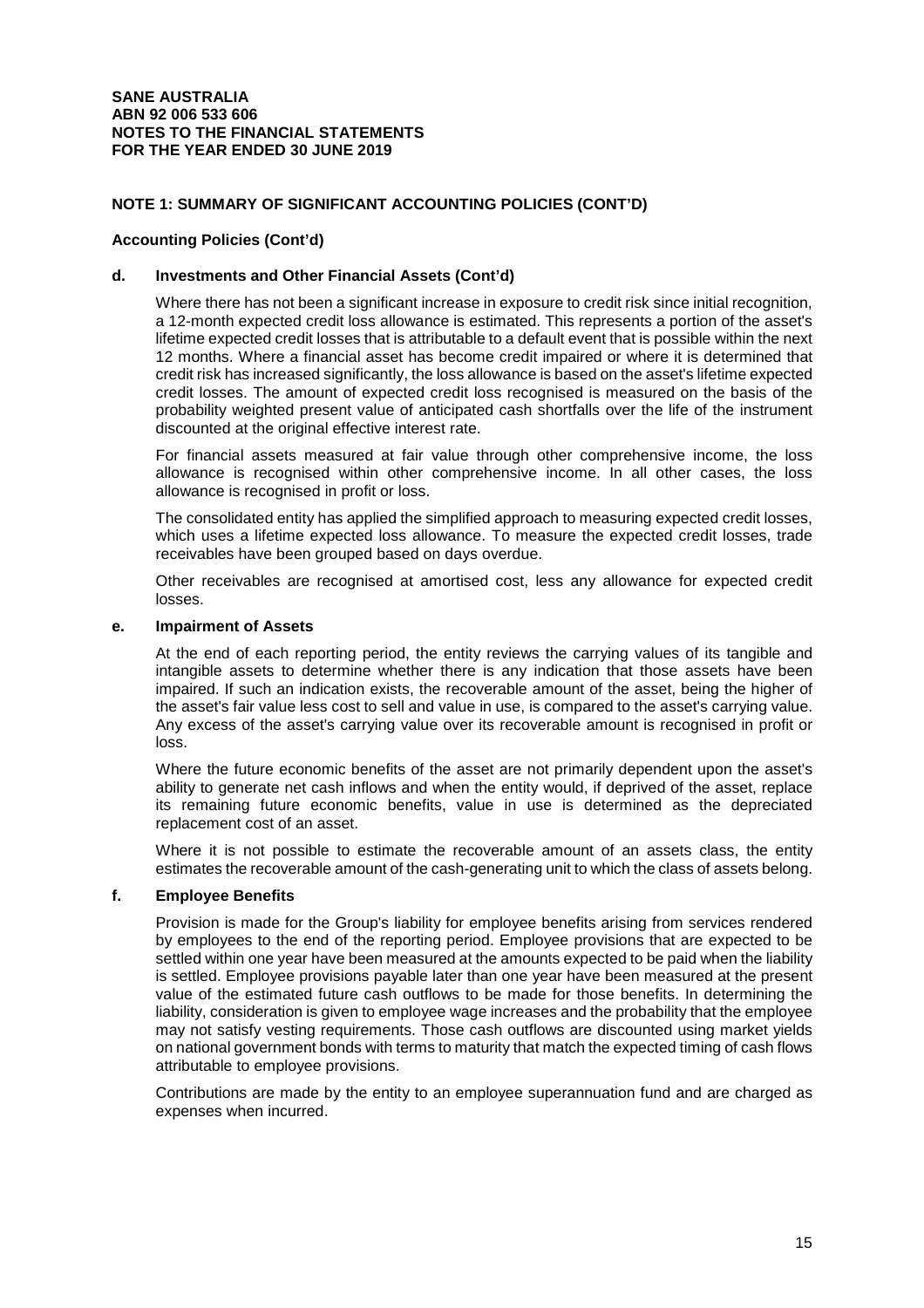### **Accounting Policies (Cont'd)**

#### **d. Cash and Cash Equivalents**

Cash and cash equivalents includes cash on hand, deposits held at-call with banks, other shortterm highly liquid investments with original maturities of three months or less, and bank overdrafts. Bank overdrafts are shown within short-term borrowings in current liabilities on the statement of financial position.

#### **e. Trade and Other Receivables**

Accounts receivable and other debtors include amounts due from customers and any outstanding grant receipts. Receivables expected to be collected within 12 months of the end of the reporting period are classified as current assets. All other receivables are classified as non-current assets. The simplified approach to measuring expected credit losses has been applied which was a lifetime expected credit loss allowance. To measure trade expected credit losses, receivables have been grouped based on days overdue.

### **f. Goods and Services Tax (GST)**

Revenues, expenses and assets are recognised net of the amount of GST, except where the amount of GST incurred is not recoverable from the Australian Taxation Office (ATO).

Receivables and payables are stated inclusive of the amount of GST receivable or payable. The net amount of GST recoverable from, or payable to, the ATO is included with other receivables or payables in the statement of financial position.

Cash flows are presented on a gross basis. The GST components of cash flows arising from investing or financing activities which are recoverable from, or payable to, the ATO are presented as operating cash flows included in receipts from customers or payments to suppliers.

# **g. Income Tax**

No provision for income tax has been raised as the entity is exempt from income tax under Div 50 of the Income Tax Assessment Act 1997.

## **h. Provisions**

Provisions are recognised when the entity has a legal or constructive obligation, as a result of past events, for which it is probable that an outflow of economic benefits will result and that outflow can be reliably measured. Provisions recognised represent the best estimate of the amounts required to settle the obligation at the end of the reporting period.

# **i. Comparative Figures**

Where required by Accounting Standards, comparative figures have been adjusted to conform with changes in presentation for the current financial year.

# **j. Accounts Payable and Other Payables**

Trade and other payables represent the liability outstanding at the end of the reporting period for goods and services received by the Group during the reporting period which remain unpaid. The balance is recognised as a current liability with the amount being normally paid within 30 days of recognition of the liability.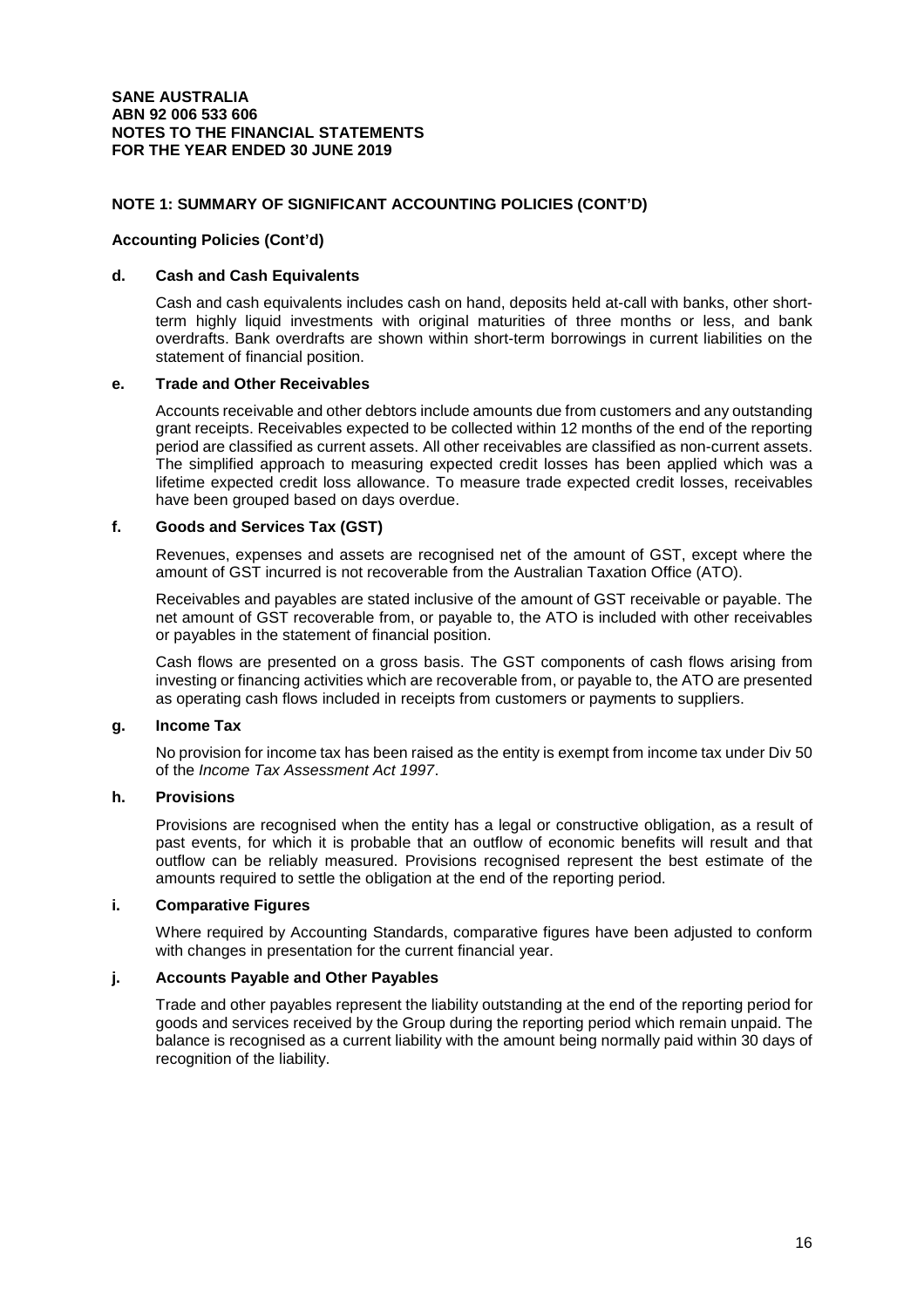#### **Accounting Policies (Cont'd)**

#### **k. Critical Accounting Estimates and Judgments**

The directors evaluate estimates and judgments incorporated into the financial statements based on historical knowledge and best available current information. Estimates assume a reasonable expectation of future events and are based the current trends and economic data, obtained both externally and within the Group.

#### **Key estimates**

i. Impairment

The Group assesses impairment at the end of each reporting period by evaluating conditions and events specific to the Group that may be indicative of impairment triggers.

ii. Useful lives of depreciable assets

The Group reviews its estimate of the useful lives of depreciable assets at each reporting date, based on the expected utility of the assets. Uncertainties in these estimates relate to technical obsolescence that may change the utility of certain software and IT equipment.

### **l. Economic Dependence**

The Group is dependent upon the ongoing receipt of Federal and State government grants and community and corporate donations to ensure the ongoing continuance of its programs. At the date of this report the Group has no reason to believe that this financial support will not continue.

### **m. Intangibles**

The group has recognised the right for The Dax Centre to occupy the Melbourne Brain Centre building. Grants and donations to The Dax Centre and Mental Health Research Institute contributed to the construction of the building. The asset recognised is valued based on the floor space allocated to The Dax Centre as a proportion of the total building construction and fit-out cost. The land and building is owned by the University of Melbourne and leased to the occupants, including The Dax Centre at a peppercorn rental. The asset is being amortised over a 42 year period, being the lease period offered to the tenants of the building.

The group assesses impairment at each reporting date by evaluating conditions specific to the group that may lead to impairment of assets. Where an impairment trigger exists, the recoverable amount of the asset is determined. Value-in-use calculations performed in assessing recoverable amounts incorporate a number of key estimates. No impairment has been recognised in respect of assets for the year ending 30 June 2019.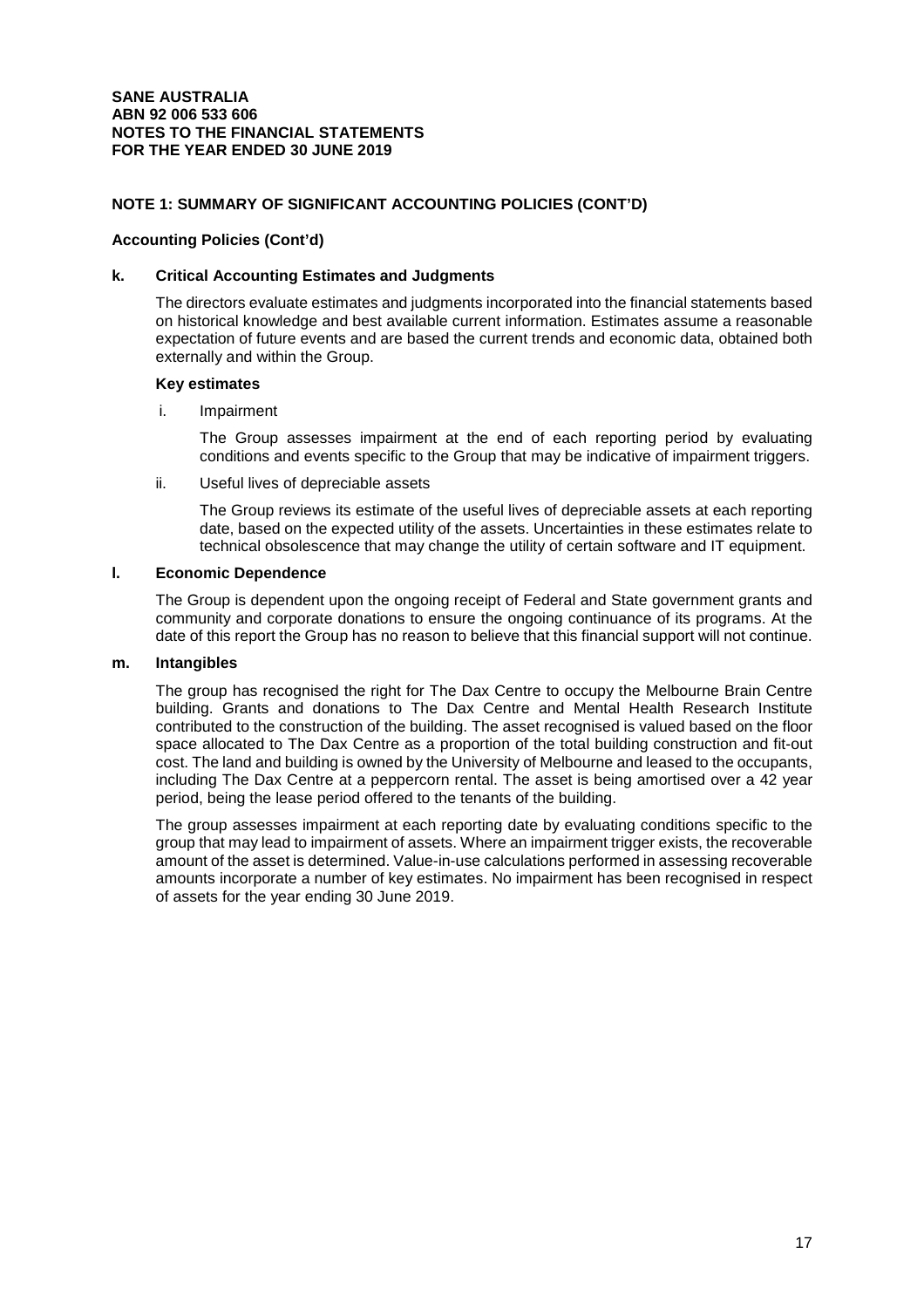|                                                   | 2019<br>\$ | 2018<br>\$ | 2019<br>\$ | 2018<br>\$ |
|---------------------------------------------------|------------|------------|------------|------------|
| <b>NOTE 2: REVENUE</b>                            |            |            |            |            |
| The group derives the following types of revenue: |            |            |            |            |
| Corporate donations                               | 115,714    | 396,071    | 115,714    | 396,071    |
| Trusts and foundations                            | 1,408,889  | 375,282    | 1,367,707  | 375,282    |
| Education                                         | 71,141     | 25,491     |            |            |
| <b>Bequests</b>                                   | 10,000     | 248,189    | 10,000     | 248,189    |
| Individual donations                              | 869,425    | 789,604    | 835,660    | 782,895    |
| Government grants                                 | 3,720,715  | 2,597,926  | 3,701,204  | 2,575,601  |
| Sales of publications                             | 1,863      | 9,165      | 1,863      | 9,085      |
| Professional advice                               | 9,249      | 83,133     | 9,249      | 83,133     |
| Interest and dividends                            | 37,149     | 71,186     | 37,149     | 71,094     |
| Sundry income                                     | 196,870    | 11,715     | 131,342    | 11,715     |
|                                                   | 6,441,015  | 4,607,762  | 6,209,888  | 4,553,065  |
| <b>NOTE 3: CASH AND CASH EQUIVALENTS</b>          |            |            |            |            |
| Cash at bank                                      | 2,880,392  | 1,637,654  | 2,795,891  | 1,592,130  |
| Cash on hand                                      | 1,502      | 397        | 709        | 197        |
|                                                   | 2,881,894  | 1,638,051  | 2,796,600  | 1,592,327  |
|                                                   |            |            |            |            |

**Group Company** 

There are no restricted cash balances as at 30 June 2019.

# **NOTE 4: TRADE RECEIVABLE AND OTHER DEBTORS**

| Trade receivable   | 154.582 | 120.907 | 119.861 | 118.887 |
|--------------------|---------|---------|---------|---------|
| Sundry receivables | 5.002   | 81.979  | 5.001   | 81.979  |
|                    | 159.584 | 202.886 | 124.862 | 200.866 |

Receivables are amounts due from customers for goods sold or services performed in the ordinary course of business. If collection of the amounts is expected in one year or less they are classified as current assets. If not, they are presented as non-current assets. Trade receivables are generally due for settlement within 30 days and therefore are all classified as current. The Group's impairment and other accounting policies for accounts receivable are outlined in notes 1e. and 1h. respectively.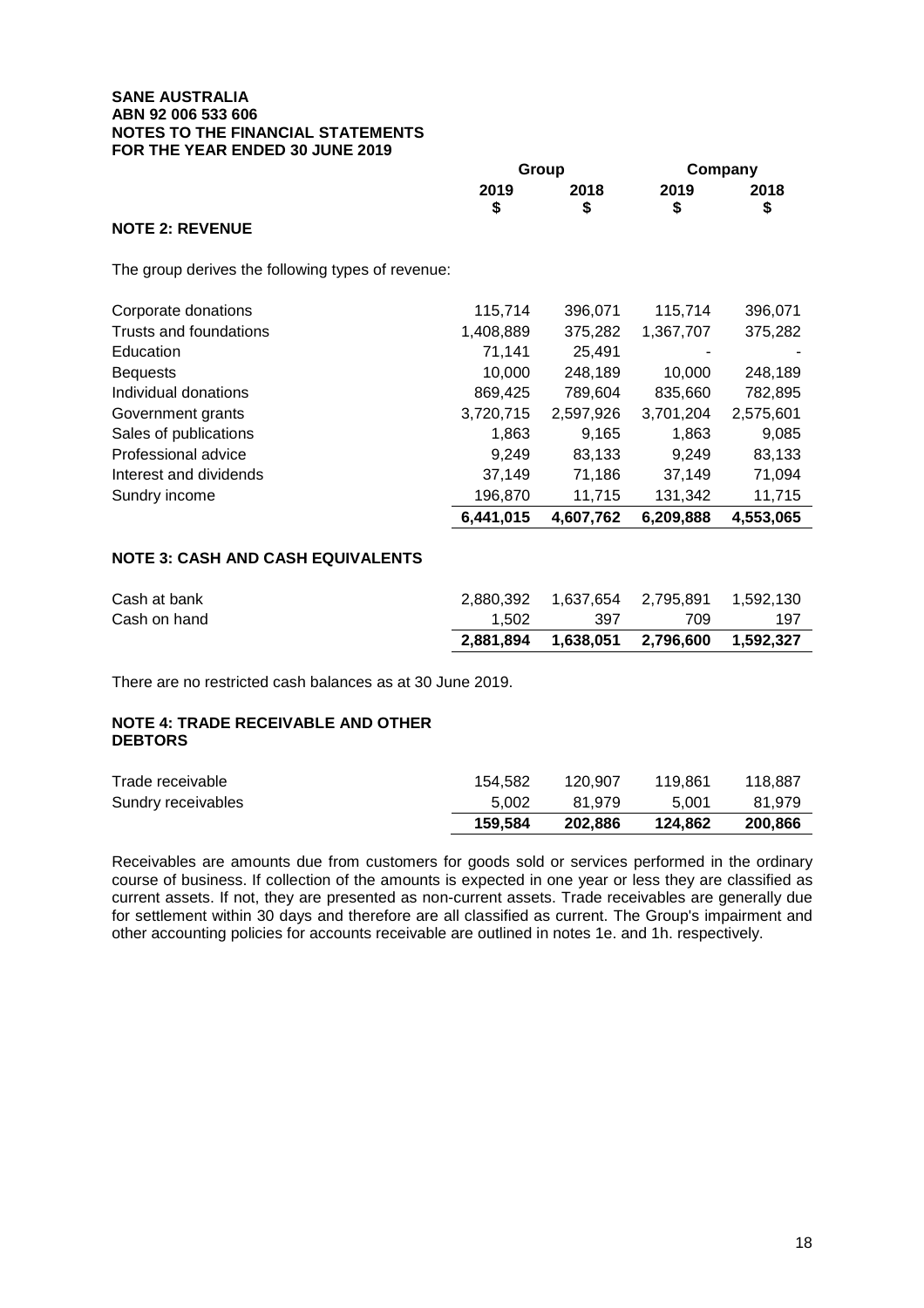|                                                                                                        | Group                 |                      | Company             |                     |
|--------------------------------------------------------------------------------------------------------|-----------------------|----------------------|---------------------|---------------------|
|                                                                                                        | 2019<br>\$            | 2018<br>\$           | 2019<br>\$          | 2018<br>\$          |
| <b>NOTE 5: OTHER ASSETS</b>                                                                            |                       |                      |                     |                     |
| <b>Current</b>                                                                                         |                       |                      |                     |                     |
| Prepayments                                                                                            | 32,094                | 23,640               | 32,094              | 23,640              |
| <b>Non-current</b>                                                                                     |                       |                      |                     |                     |
| Security deposits - rental                                                                             | 32,565                | 27,907               | 32,565              | 32,565              |
| <b>NOTE 6: FINANCIAL ASSETS</b>                                                                        |                       |                      |                     |                     |
| Investments at Fair value through other<br>comprehensive income:<br>Listed investments, at fair value: |                       |                      |                     |                     |
| - shares in listed corporations at market value                                                        | 1,070,113             | 742,313              | 1,070,113           | 742,313             |
| Unlisted investments, at fair value                                                                    |                       |                      |                     |                     |
| - units in managed funds at market value                                                               | 672,652               | 1,131,225            | 672,652             | 1,131,225           |
| <b>Total financial assets</b>                                                                          | 1,742,765             | 1,873,538            | 1,742,765           | 1,873,538           |
| <b>NOTE 7: PROPERTY, PLANT &amp; EQUIPMENT</b>                                                         |                       |                      |                     |                     |
| Furniture and equipment                                                                                |                       |                      |                     |                     |
| At cost                                                                                                | 508,281               | 456,731              | 161,798             | 110,248             |
| Less accumulated depreciation                                                                          | (406, 944)<br>101,337 | (359, 324)<br>97,407 | (95, 034)<br>66,764 | (69, 446)<br>40,802 |
|                                                                                                        |                       |                      |                     |                     |
| Leasehold improvements                                                                                 |                       |                      |                     |                     |
| At cost                                                                                                | 297,578               | 297,578              | 297,578             | 297,578             |
| Less accumulated depreciation                                                                          | (234, 549)            | (224, 045)           | (234, 549)          | (224, 045)          |
|                                                                                                        | 63,029                | 73,533               | 63,029              | 73,533              |

Total property, plant and equipment 164,366 170,940 129,793 114,335

Movements in the carrying amounts for each class of property, plant and equipment between the beginning and end of the year are reconciled as follows:

|                         | <b>Furniture and</b><br>at cost<br>S | Leasehold<br>equipment improvements<br>at cost | Total<br>(Group) | <b>Furniture and</b><br>equipment<br>at cost<br>\$ | Leasehold<br><i>improvements</i><br>at cost | Total<br>(Company) |
|-------------------------|--------------------------------------|------------------------------------------------|------------------|----------------------------------------------------|---------------------------------------------|--------------------|
| For the year ended 2019 |                                      |                                                |                  |                                                    |                                             |                    |
| Opening net book amount | 97,407                               | 73.533                                         | 170,940          | 40.802                                             | 73.533                                      | 114,335            |
| Additions               | 51,550                               |                                                | 51,550           | 51,550                                             | ۰                                           | 51,550             |
| <b>Disposals</b>        |                                      |                                                |                  |                                                    |                                             |                    |
| Depreciation charge     | (47, 620)                            | (10, 504)                                      | (58,124)         | (25, 588)                                          | (10, 504)                                   | (36,092)           |
| Closing net book amount | 101,337                              | 63,029                                         | 164,366          | 66,764                                             | 63,029                                      | 129,793            |

### Depreciation methods and useful lives

Depreciation is calculated using the straight-line method to allocate their cost or revalued amounts, net of their residual values, over their estimated useful lives. Leasehold improvements are depreciated over the shorter of either the unexpired period of the lease or the estimated useful lives of the improvements.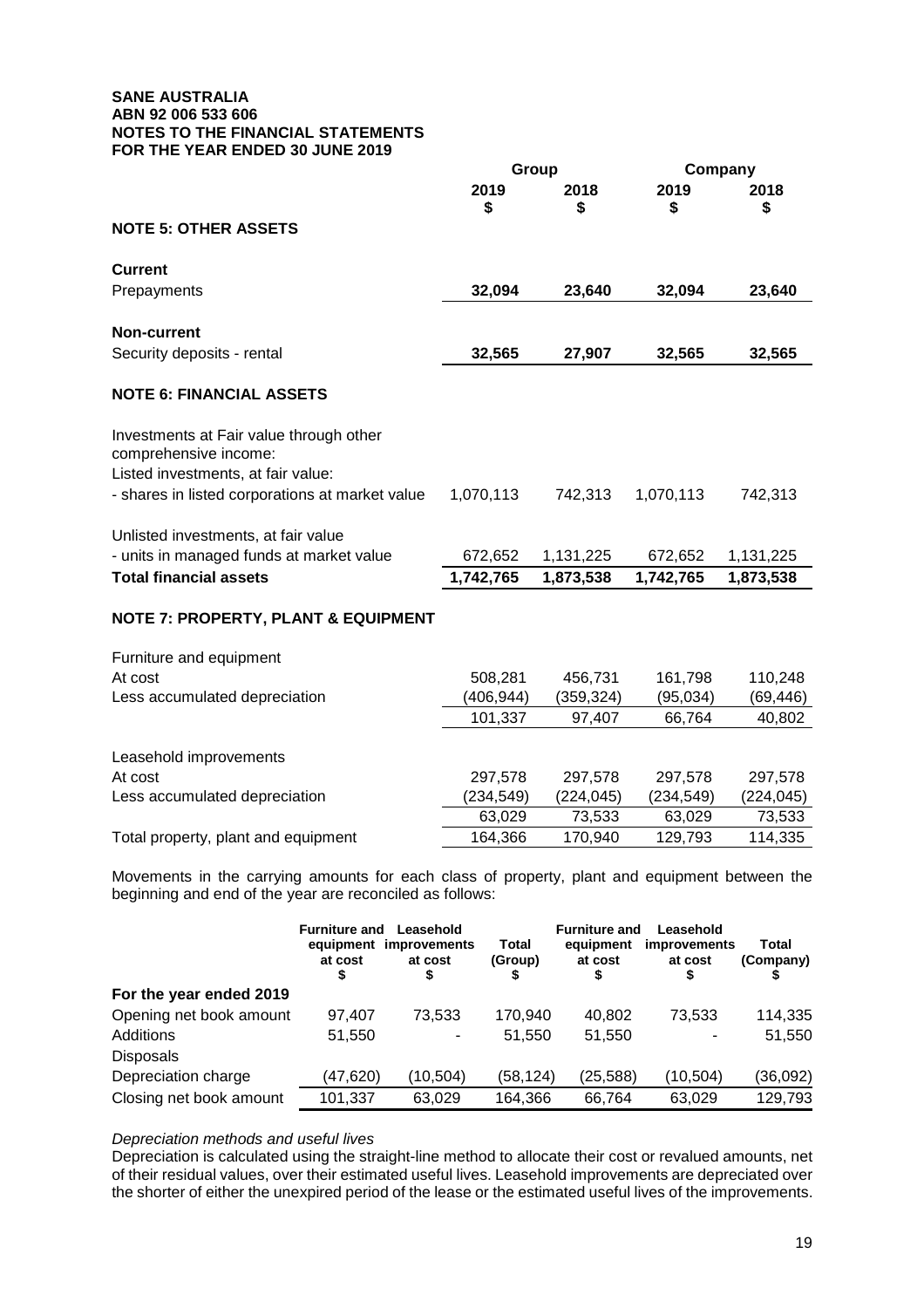|                                  | Group      |            | Company   |            |
|----------------------------------|------------|------------|-----------|------------|
|                                  | 2019<br>\$ | 2018<br>\$ | 2019<br>S | 2018<br>\$ |
| <b>NOTE 8: INTANGIBLE ASSETS</b> |            |            |           |            |
| Software – at cost               | 78,392     |            | 78,392    |            |
| The Dax Centre – at cost         | 5,063,143  | 5,063,143  |           |            |
| Accumulated amortisation         | (177, 800) | (35,580)   |           |            |
|                                  | 4,885,343  | 5,027,563  |           |            |
| Total intangible assets          | 4,963,735  | 5,027,563  | 78,392    |            |

Movements in the carrying amounts for each class of intangibles between the beginning and end of the year are reconciled as follows:

| <b>Software</b>               |           |           |        |  |
|-------------------------------|-----------|-----------|--------|--|
| Opening net book amount       |           |           |        |  |
| Additions                     | 78,392    |           | 78,392 |  |
| Closing net book amount       | 78,392    |           | 78,392 |  |
| <b>The Dax Centre</b>         |           |           |        |  |
| Opening net book amount       | 5,027,563 |           |        |  |
| Acquisition of The Dax Centre |           | 5,063,143 |        |  |
| Amortisation charge           | (142,220) | (35,580)  |        |  |
| Closing net book amount       | 4,885,343 | 5,027,563 |        |  |

The Group has recognised an intangible asset which represents The Dax Centre's right to occupy a portion of the Melbourne Brain Centre Building. The value of this asset was originally determined through the value of the floor space allocated to The Dax Centre as a proportion of the total building construction and fit out cost. Grants and donations to The Dax Centre contributed to the construction of the building. The intangible asset is amortised on a straight line basis over a period of 42 years, being the term of the lease (21 years) and the right to extend the lease for a further period of 21 years, which is expected to be exercised. The land and building is owned by the University of Melbourne and leased to the occupants, including The Dax Centre at a peppercorn rental in recognition of its contribution to initial construction costs. Refer also Note 15.

|                                         | Group      |            | Company    |            |
|-----------------------------------------|------------|------------|------------|------------|
|                                         | 2019<br>\$ | 2018<br>\$ | 2019<br>\$ | 2018<br>\$ |
| <b>NOTE 9: TRADE AND OTHER PAYABLES</b> |            |            |            |            |
| Trade payables                          | ۰          | 174,287    | ۰          | 168,456    |
| Other accruals and payable              | 214.141    | 217,030    | 194,969    | 217,030    |
| Intercompany payable                    |            | ۰          | 100,186    |            |
|                                         | 214,141    | 391.317    | 295,155    | 385,486    |

Trade payables are unsecured and are usually paid within 30 days of recognition.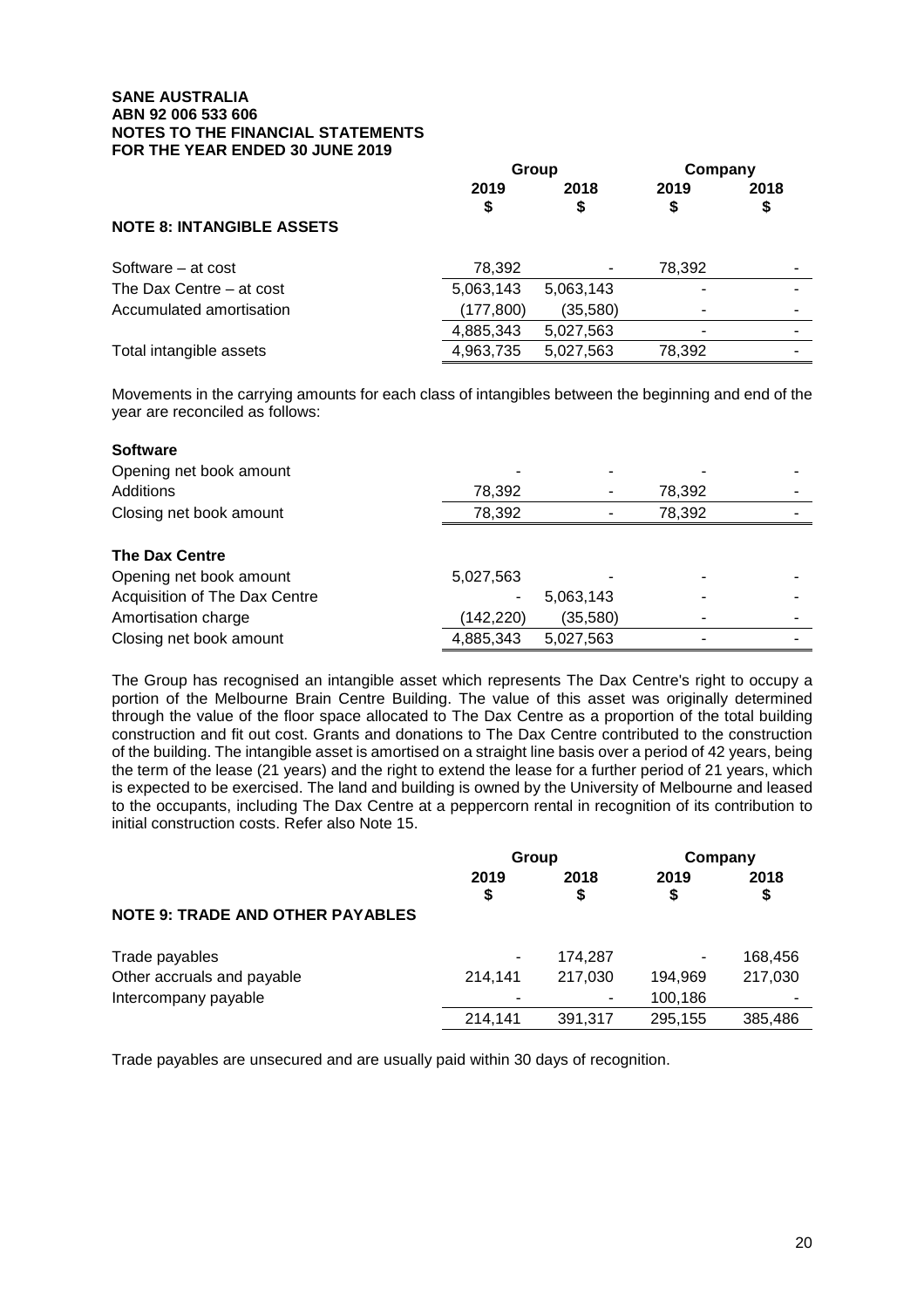|                                        | Group   |         | Company |         |
|----------------------------------------|---------|---------|---------|---------|
|                                        | 2019    | 2018    | 2019    | 2018    |
|                                        | \$      | \$      | \$      | \$      |
| <b>NOTE 10: PROVISIONS</b>             |         |         |         |         |
| <b>Current</b>                         |         |         |         |         |
| Employee benefits                      | 155,253 | 200,721 | 130,642 | 197,760 |
| Provision - Barbara Hocking Fellowship |         | 40,913  |         | 40,913  |
|                                        | 155,253 | 241,634 | 130,642 | 238,673 |
| <b>Non-Current</b>                     |         |         |         |         |
| Employee benefits                      | 43,244  | 23,803  | 43.244  | 23,107  |

Non-current provision relate to long service leave which is calculated in accordance with the accounting policy outlined in Note 1 f. above. Leave is accrued once it becomes probable the employee will become entitled to take the leave and those expected cash outflows are discounted using market yields on national government bonds with terms to maturity that match the expected timing of cash flows attributable to employee provisions. The cash outflows are discounted using market yields on national government bonds with terms to maturity that match the expected timing of cash flows attributable to employee provisions.

|                                                   | Group      |            | Company    |            |
|---------------------------------------------------|------------|------------|------------|------------|
|                                                   | 2019<br>\$ | 2018<br>S  | 2019<br>\$ | 2018<br>S  |
| <b>NOTE 11: FUNDS RECEIVED IN ADVANCE</b>         |            |            |            |            |
| Government funded                                 | 1,105,330  | 877,754    | 1,086,130  | 877,754    |
| Non-government funded                             | 1,370,229  | 173,838    | 1,331,139  | 173,838    |
|                                                   | 2,475,559  | 1,051,592  | 2,417,269  | 1,051,592  |
|                                                   |            | Group      |            | Company    |
|                                                   | 2019<br>\$ | 2018<br>\$ | 2019<br>\$ | 2018<br>\$ |
| <b>NOTE 12: AUDITOR'S REMUNERATION</b>            |            |            |            |            |
| Amounts paid or payable to the auditors for:      |            |            |            |            |
| Audit of financial statements and acquittal audit | 29,000     | 28,000     | 23,000     | 22,000     |
| <b>NOTE 13: OPERATING LEASE COMMITMENTS</b>       |            |            |            |            |
| Payable:                                          |            |            |            |            |
| < 1 year                                          | 147,487    | 57,490     | 147,487    | 57,490     |
| > 1 year but <5 years                             | 22,281     | 13,206     | 22,281     | 13,206     |
| > 5 years                                         |            |            |            |            |
|                                                   | 169,768    | 70,696     | 169,768    | 70,696     |

Leases recognised primarily relate to leases for the premises in which the Group and Company reside in.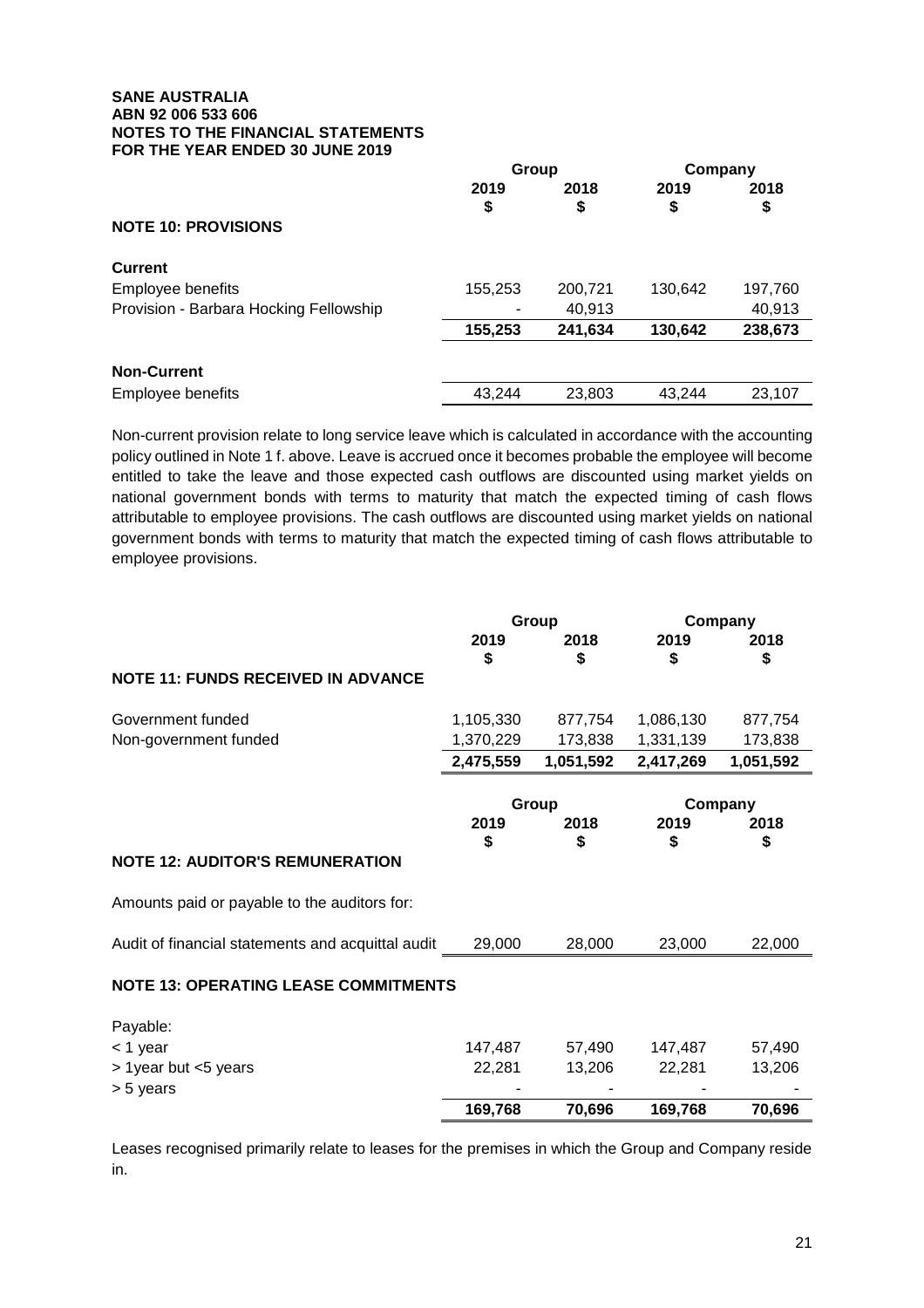# **NOTE 14: MEMBERS' GUARANTEE**

The parent Company is incorporated under the Corporations Act 2001 and is a company limited by guarantee. If the Group is wound up, the constitution states that each member is required to contribute a maximum of \$100 towards meeting any outstanding obligations of the entity. As at 30 June 2019, the number of members was 12 (2018: 11).

The subsidiary entity is a company incorporated under the Corporations Act 2001 and is a company limited by guarantee. If the entity wound up, the constitution states that each member is required to contribute a maximum of \$20 each towards meeting any outstanding obligations of the entity. As at 30 June 2019, the number of members was 12 (2018: 11).

# **NOTE 15: BUSINESS ACQUISITION**

On 18 April 2018 SANE Australia, the parent Company, acquired 100% of The Dax Centre, a non-profit which offers learning programs and educational resources to increase understanding and promotion of mental health through the use of art. The Dax Centre is licenced to use the Cunningham Dax Collection of art, which consists of over 16,000 works of art created by people with lived experience of mental ill health or psychological trauma. The acquisition serves to further promote the wellbeing of people affected by complex mental illness.

The consideration paid for the acquisition was \$nil, with the assets and liabilities acquired detailed below:

|                                   | <b>Fair value</b><br>\$ |
|-----------------------------------|-------------------------|
| Cash                              | 68,200                  |
| Trade receivables                 | 39,717                  |
| Property, plant and equipment     | 62,133                  |
| Intangible assets                 | 5,063,143               |
| Trade and other payables          | (20, 272)               |
| <b>Employee provisions</b>        | (6, 810)                |
| Net identifiable assets acquired: | 5,206,111               |
| <b>Discount on acquisition</b>    | 5,206,111               |
|                                   |                         |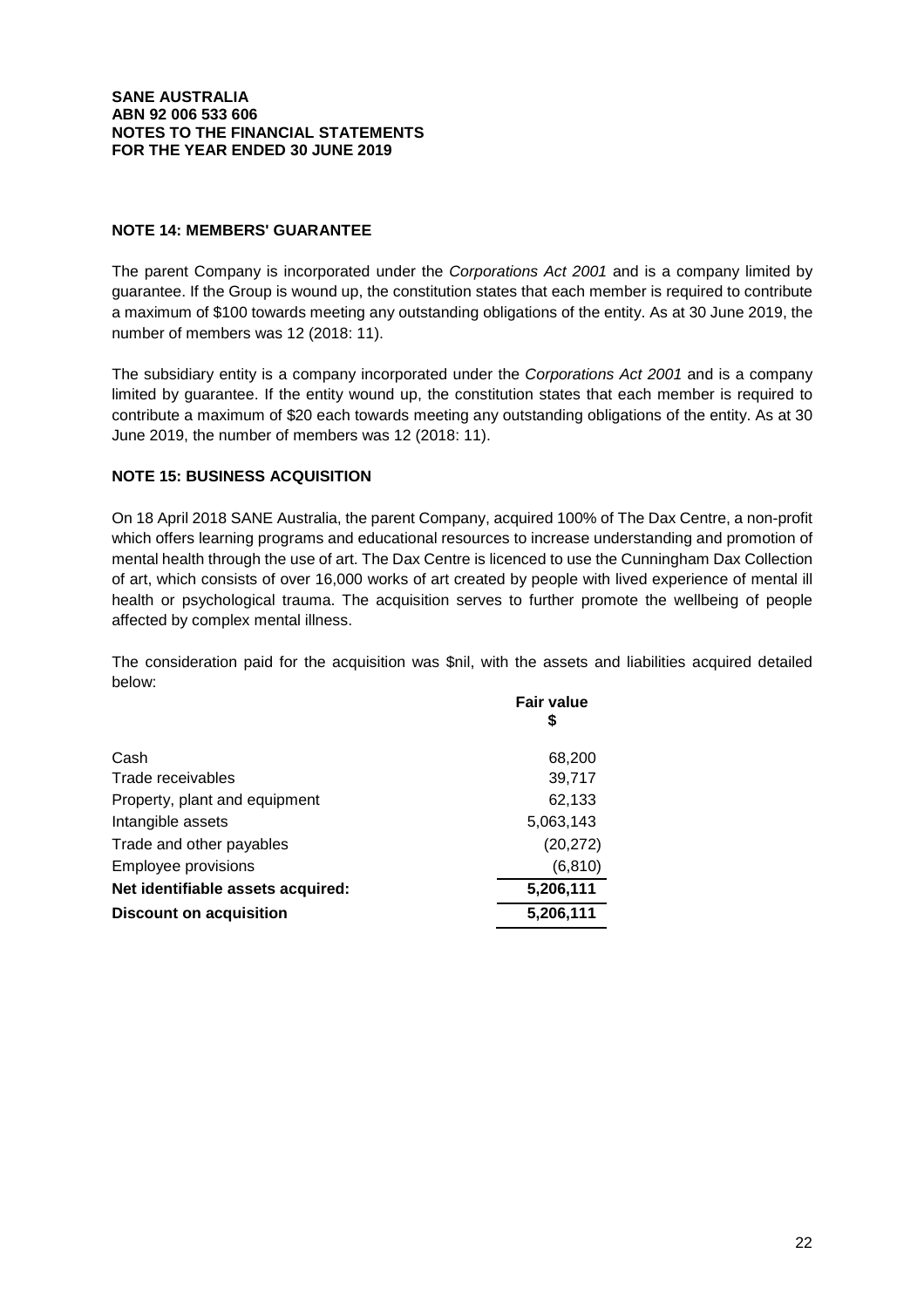# **NOTE 16: RELATED PARTY TRANSACTIONS**

Key Management Personnel

Any person(s) having authority and responsibility for planning, directing and controlling the activities of the company, directly or indirectly, including any director (whether executive or otherwise) is considered key management personnel.

Other than the Chief Executive Officer no director has received compensation during the years ended 30 June 2019 and 30 June 2018, other than for guest speaking appearances.

|                        | 2019<br>S | 2018<br>S |
|------------------------|-----------|-----------|
| Aggregate compensation | 251,227   | 244,187   |
|                        | 251,227   | 244,187   |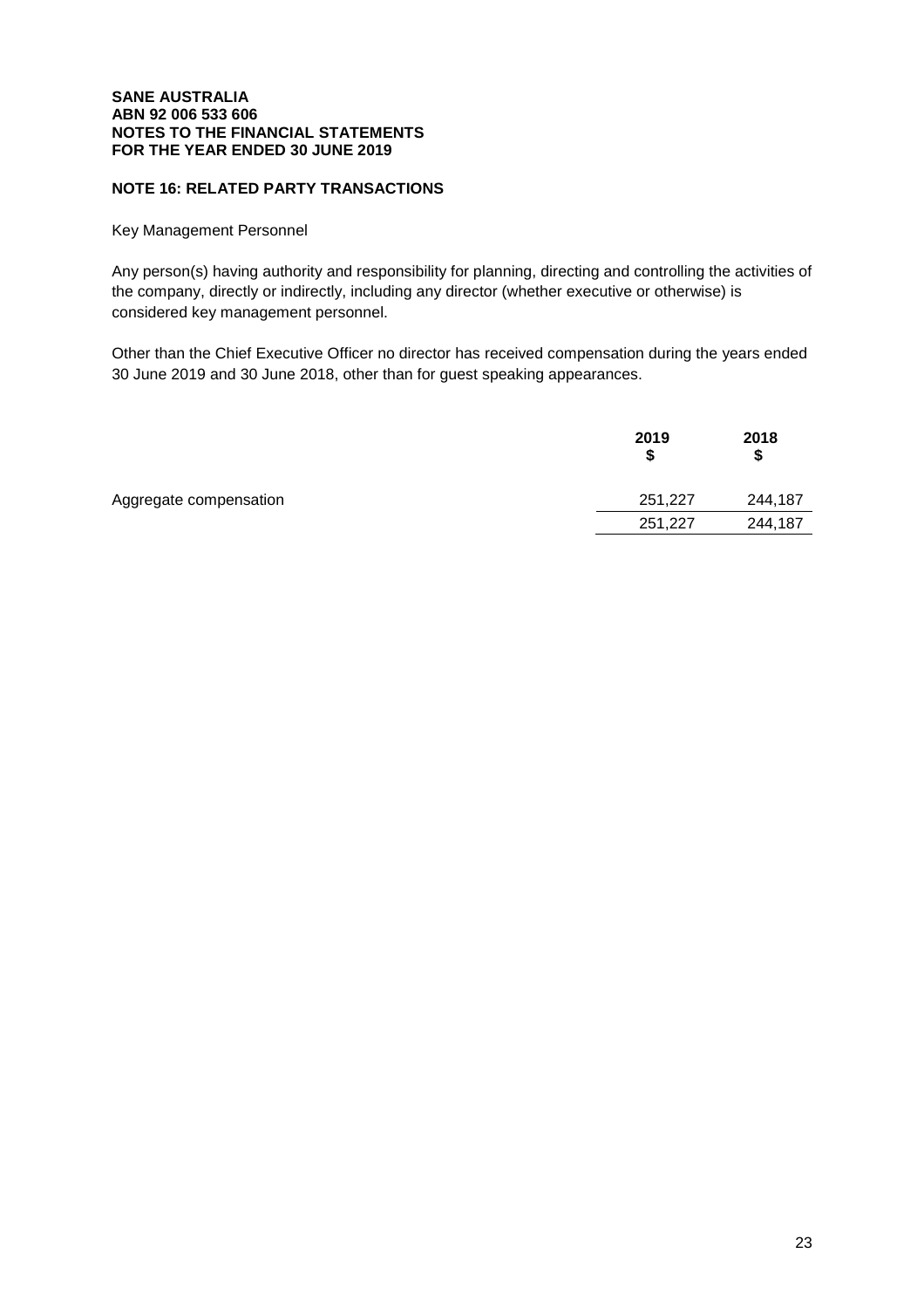In the opinion of the directors of SANE Australia:

- $(a)$ the Group is not publicly accountable nor a reporting entity;
- the financial statements and notes, set out on pages 7 to 23, are in accordance with the  $(b)$ Australian Charities and Not-for-profits Commission Act 2012, including:
	- $(i)$ giving a true and fair view of the financial position of the Group as at 30 June 2019 and of its performance, as represented by the results of its operations for the financial year ended on that date in accordance with the statement of compliance and basis of preparation described in Note 1; and
	- $(ii)$ complying with Australian Accounting Standards (including the Australian Accounting Interpretations) to the extent described in Note 1, and the Australian Charities and Notfor-profits Commission Regulation 2013; and
- there are reasonable grounds to believe that the Group will be able to pay its debts as and  $(c)$ when they become due and payable.

Signed in accordance with a resolution of the directors:

Dated at Sydney on the 4th November 2019

Director:

Ewan Barron, Honorary Treasurer

Director:

John Heath, Chief Executive Officer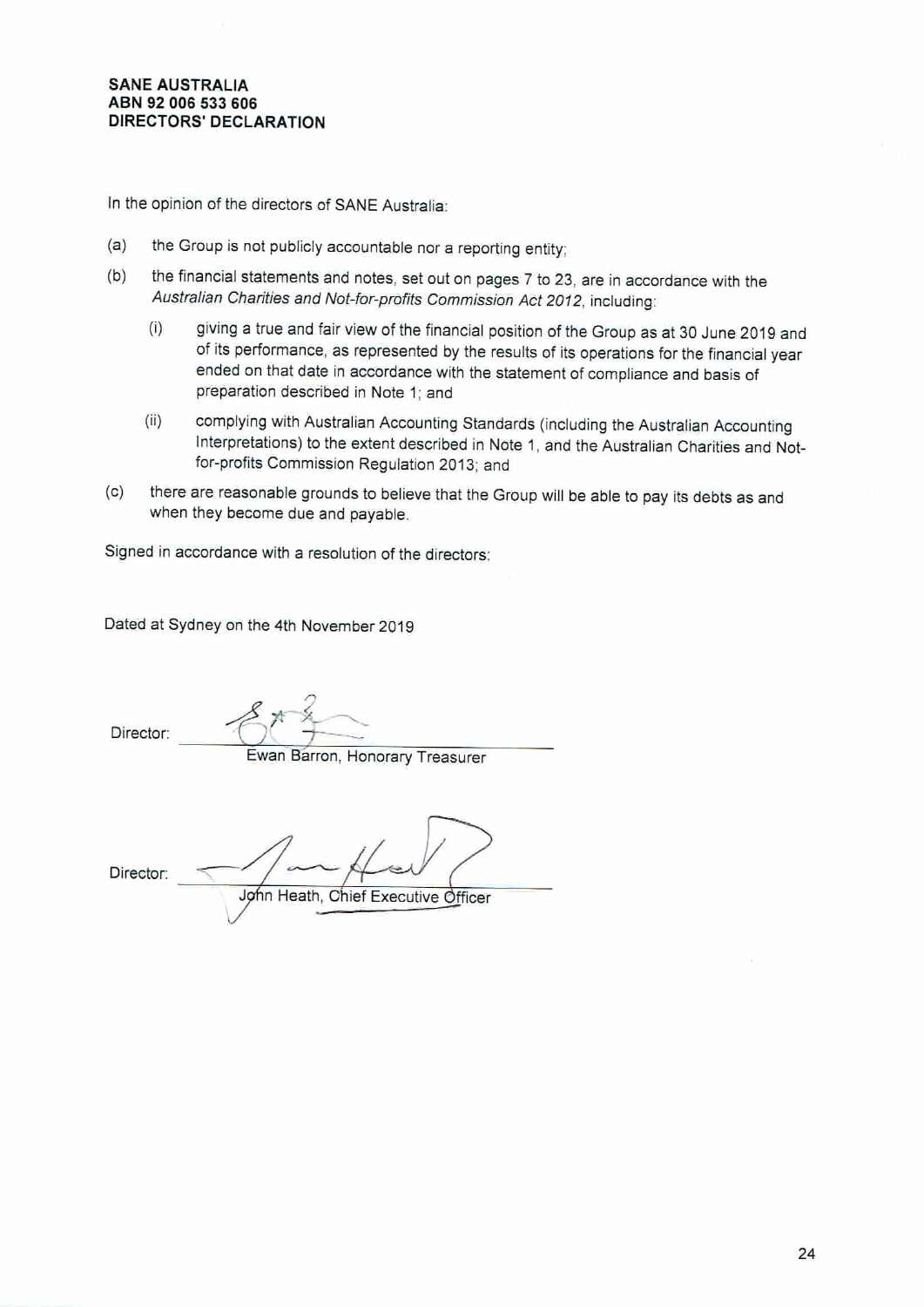

Tel: +61 3 9603 1700 Fax: +61 3 9602 3870 **www.bdo.com.au**

Collins Square, Tower Four Level 18, 727 Collins Street Melbourne VIC 3008 GPO Box 5099 Melbourne VIC 3001 Australia

# **DECLARATION OF INDEPENDENCE BY TIM FAIRCLOUGH TO THE DIRECTORS OF SANE AUSTRALIA LIMITED**

As lead auditor of SANE Australia Limited for the year ended 30 June 2019, I declare that, to the best of my knowledge and belief, there have been no contraventions of any applicable code of professional conduct in relation to the audit.

tem Farrdargh

Tim Fairclough Partner

# **BDO East Coast Partnership**

Melbourne, 4 November 2019

BDO East Coast Partnership ABN 83 236 985 726 is a member of a national association of independent entities which are all members of BDO Australia Ltd<br>ABN 77 050 110 275, an Australian company limited by guarantee. BDO Eas under Professional Standards Legislation.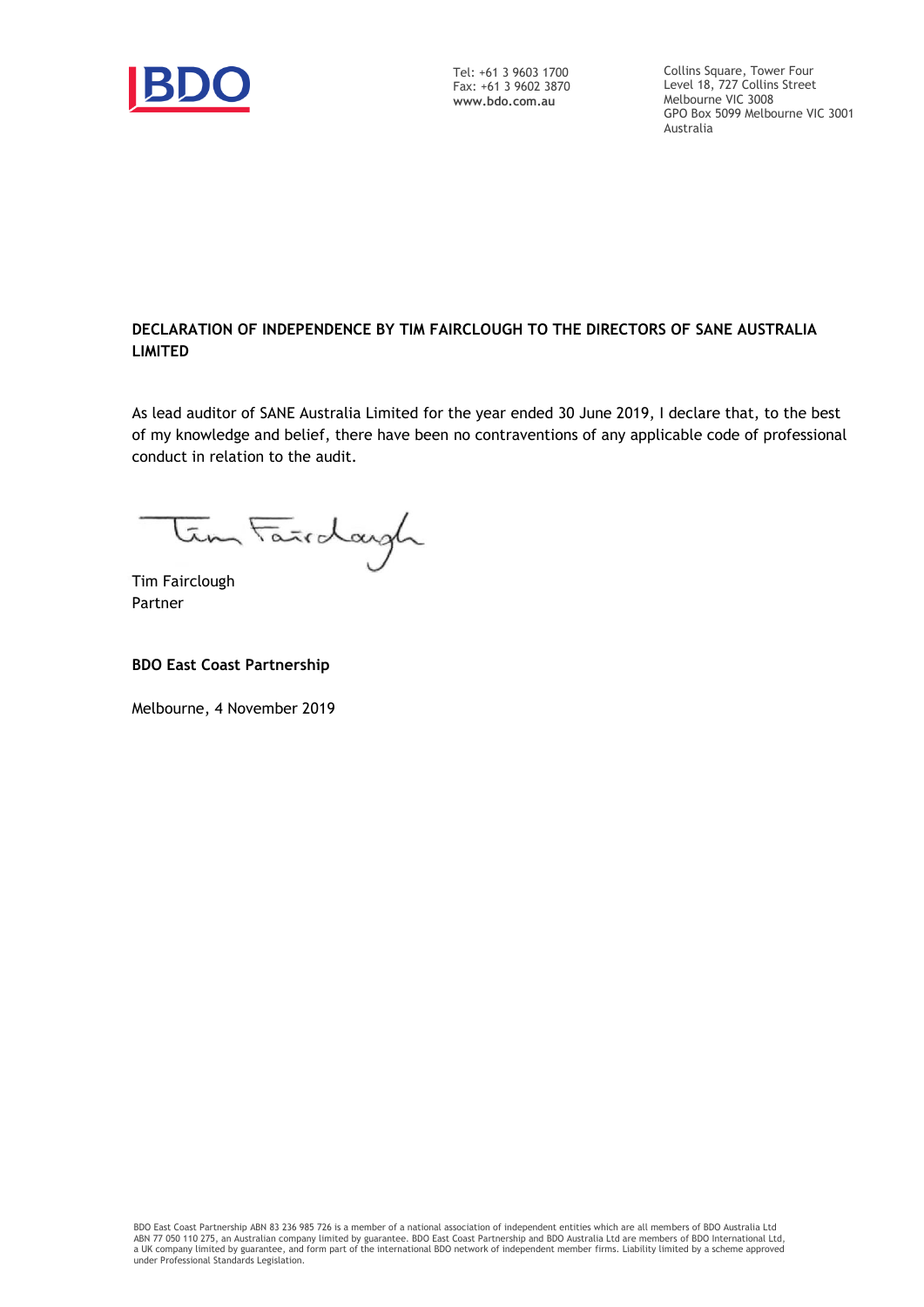

Tel: +61 3 9603 1700 Fax: +61 3 9602 3870 **www.bdo.com.au**

Collins Square, Tower Four Level 18, 727 Collins Street Melbourne VIC 3008 GPO Box 5099 Melbourne VIC 3001 Australia

# **INDEPENDENT AUDITOR'S REPORT**

To the members of SANE Australia

# **Report on the Audit of the Financial Report**

# **Opinion**

We have audited the financial report of SANE Australia (the registered entity) and its subsidiaries (the Group), which comprises the consolidated statement of financial position as at 30 June 2019, the consolidated statement of profit or loss and other comprehensive income, the consolidated statement of changes in equity and the consolidated statement of cash flows for the year then ended, and notes to the financial report, including a summary of significant accounting policies, and the responsible entities' declaration.

In our opinion the accompanying financial report of SANE Australia, is in accordance with Division 60 of the *Australian Charities and Not-for-profits Commission Act 2012*, including:

- (i) Giving a true and fair view of the Group's financial position as at 30 June 2019 and of its financial performance for the year then ended; and
- (ii) Complying with Australian Accounting Standards Reduced Disclosure Requirements and Division 60 of the *Australian Charities and Not-for-profits Commission Regulation 2013*.

# **Basis for opinion**

We conducted our audit in accordance with Australian Auditing Standards. Our responsibilities under those standards are further described in the *Auditor's responsibilities for the audit of the Financial Report* section of our report. We are independent of the Group in accordance with the auditor independence requirements of the *Australian Charities and Not-for-profits Commission Act 2012* (ACNC Act) and the ethical requirements of the Accounting Professional and Ethical Standards Board's APES 110 *Code of Ethics for Professional Accountants* (the Code) that are relevant to our audit of the financial report in Australia. We have also fulfilled our other ethical responsibilities in accordance with the Code.

We believe that the audit evidence we have obtained is sufficient and appropriate to provide a basis for our opinion.

# **Other information**

Those charged with governance are responsible for the other information. The other information obtained at the date of this auditor's report is information included in the registered entity's annual report, but does not include the financial report and our auditor's report thereon.

Our opinion on the financial report does not cover the other information and accordingly we do not express any form of assurance conclusion thereon.